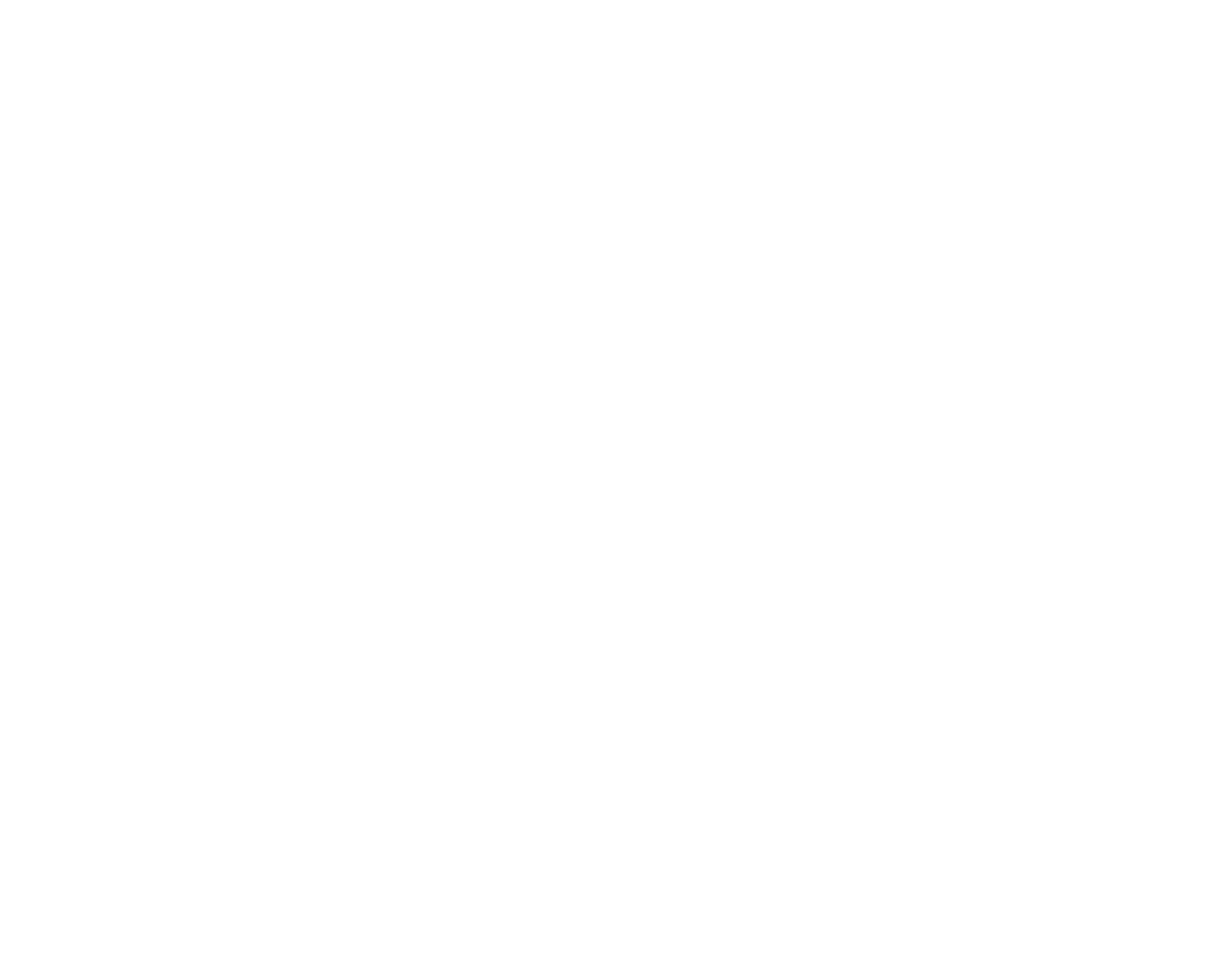# <span id="page-2-0"></span>Acknowledgments

The Department of Education and Early Childhood Development of New Brunswick gratefully acknowledges the contributions of the following groups and individuals toward the development of the New Brunswick Personal Wellness Curriculum Document:

Writing Team:

- Shaun Gibbs, teacher, ASD-E, Riverview High School
- Stewart Fraser, teacher ASD-S JMA Armstrong High School
- Paul MacKinnon, teacher, ASD-N, Blackville School
- Tim Randall, teacher, ASD-W, Leo Hayes High School
- Paula Scott, teacher, ASD-S, Harbour View High School
- Ian Smith, Tourism, Heritage and Culture, Parks NB
- Fran Harris, of Education and Early Childhood Development, Physical Education and Health Learning Specialist

Pilot Teachers:

- Janice Hicks, ASD-E, Tantramar High School
- Amber Lenihan Lingley, ASD-S, Hampton High School
- Lindsay Tucker, ASD-N, James M. Hill High School
- James Watters, ASD-N, Miramichi Valley High School
- Shawn Ells, ASD-W, Fredericton High School
- Peter Lagacy, ASD-W, Nackawic High School

2017 Department of Education and Early Childhood Development Curriculum Branch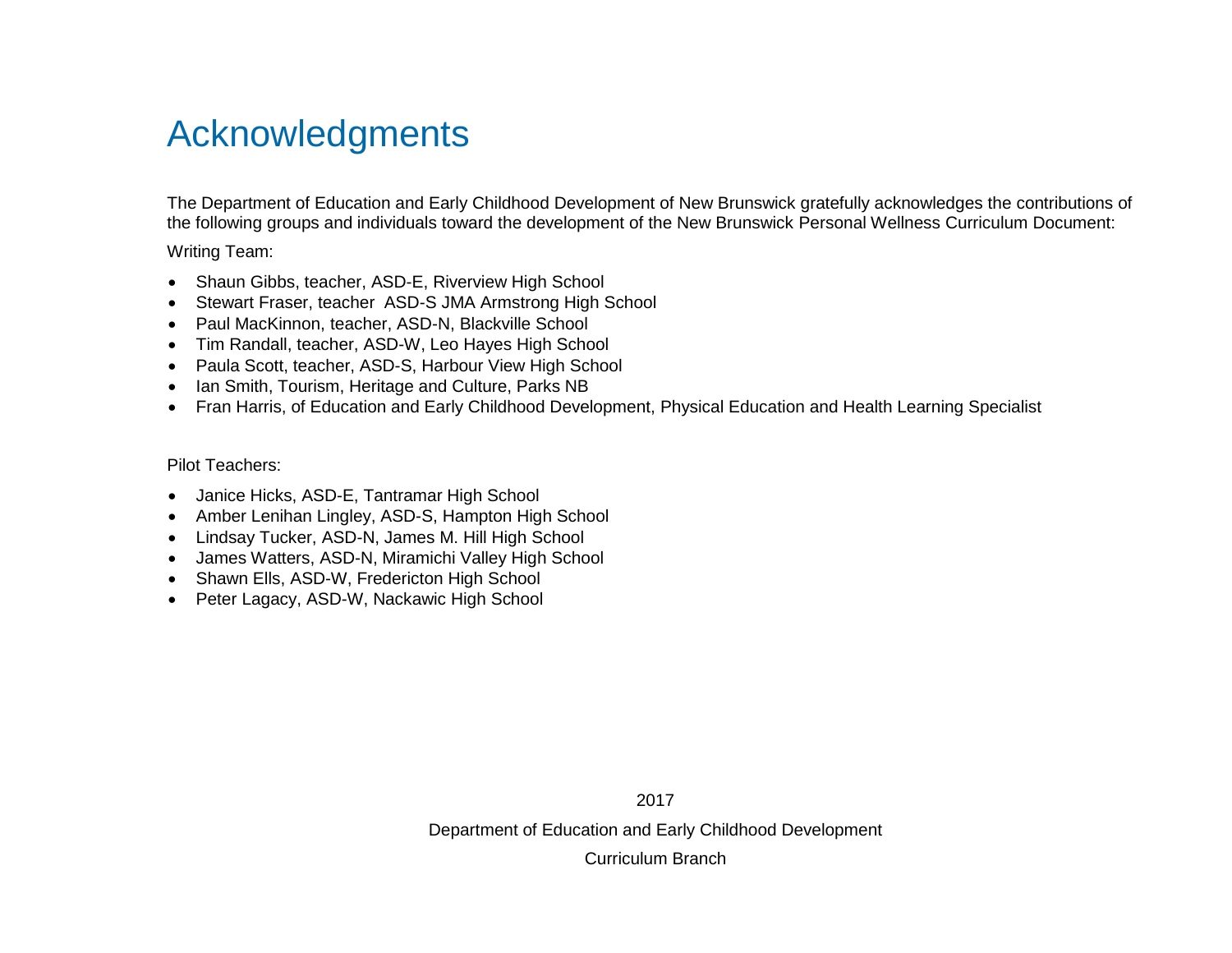# **Table of Contents**

| 1.1 |  |
|-----|--|
| 1.2 |  |
|     |  |
| 2.1 |  |
|     |  |
|     |  |
|     |  |
| 2.2 |  |
|     |  |
|     |  |
|     |  |
|     |  |
|     |  |
| 3.1 |  |
| 3.2 |  |
| 3.3 |  |
|     |  |
|     |  |
|     |  |
|     |  |
|     |  |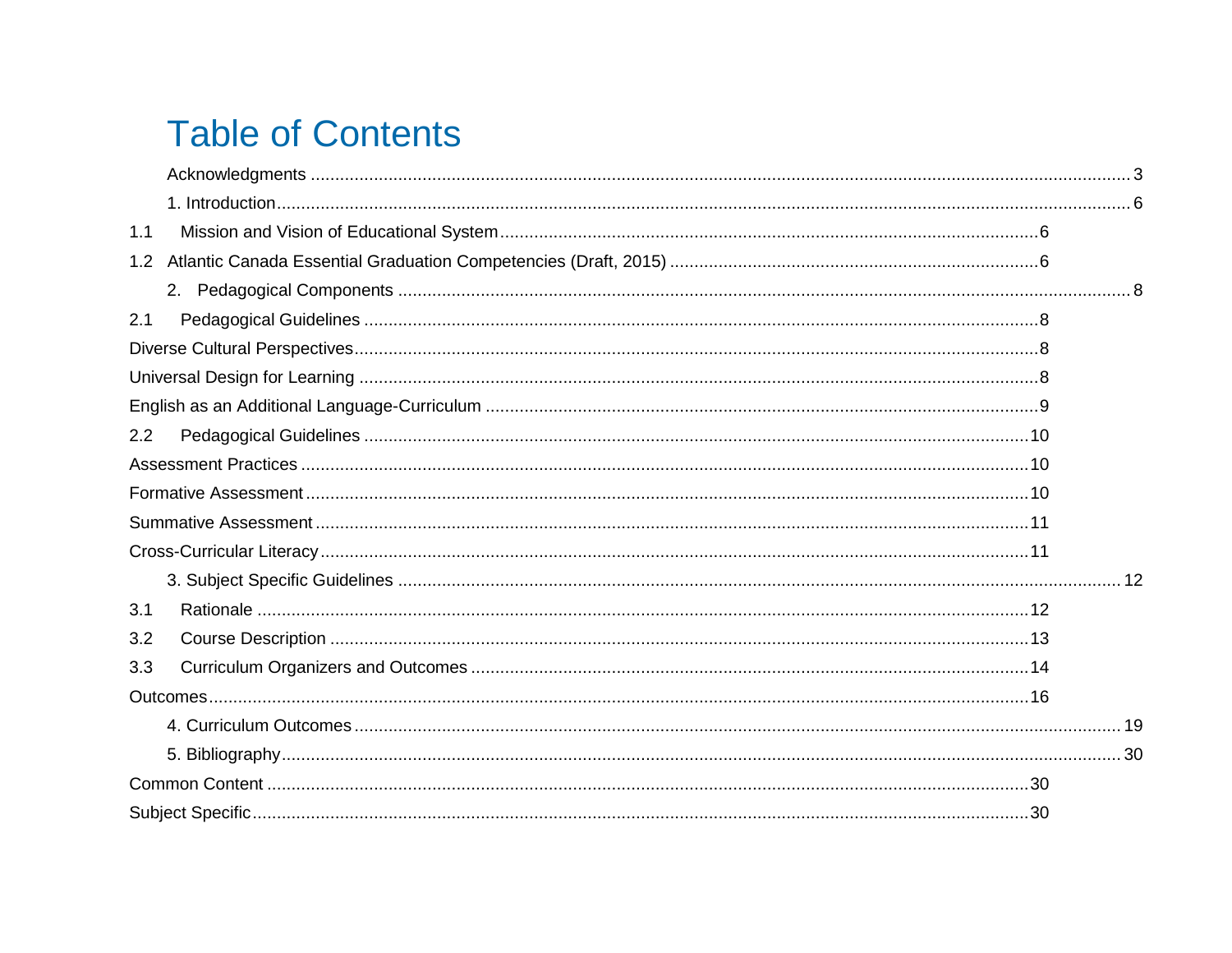Outdoor Education 110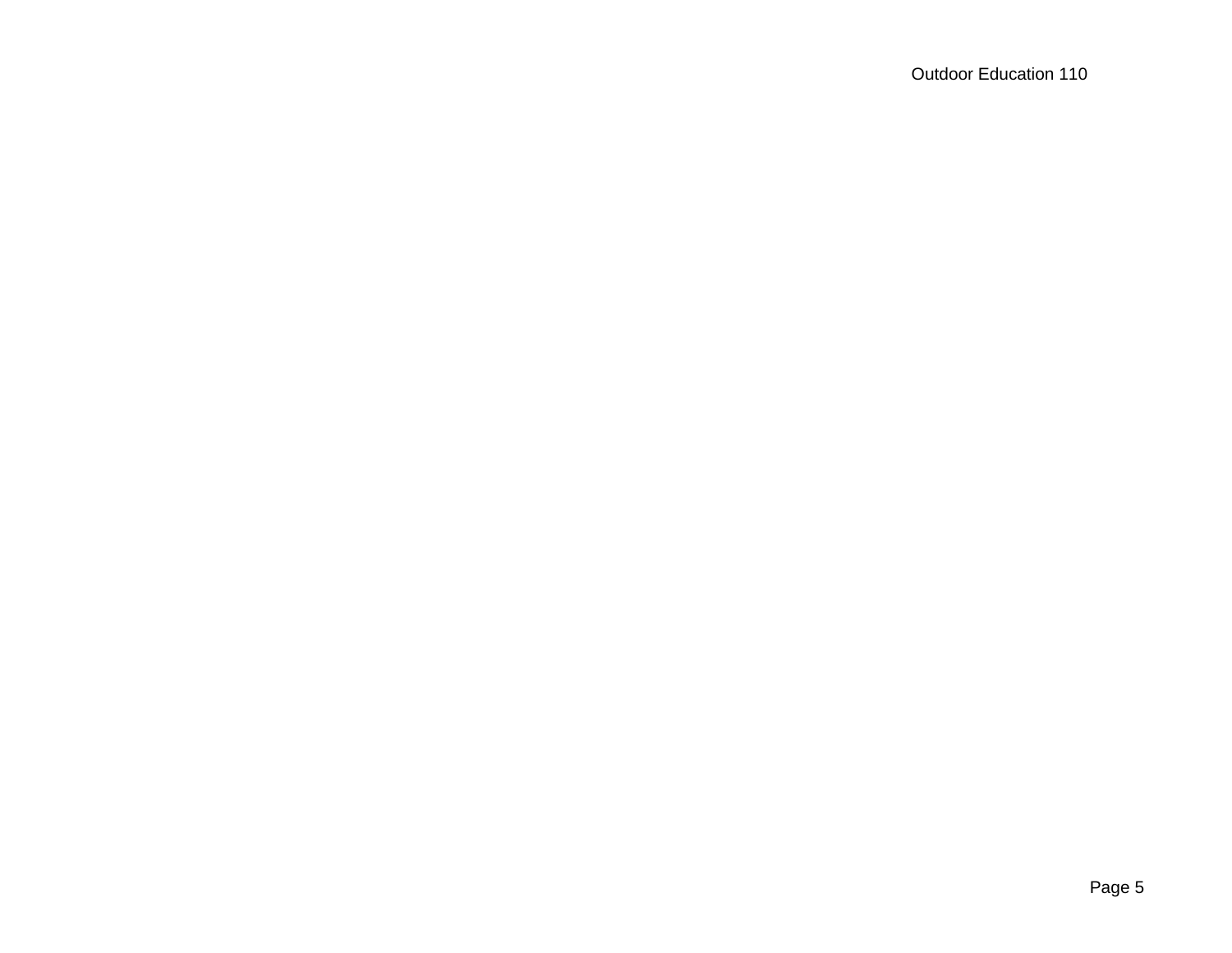# <span id="page-5-0"></span>1. Introduction

## <span id="page-5-1"></span>**1.1 Mission and Vision of Educational System**

The New Brunswick Department of Education and Early Childhood Development is dedicated to providing the best public education system possible, where all students have a chance to achieve their academic best. The mission statement for New Brunswick schools is:

*"To have each student develop the attributes needed to be a lifelong learner, to achieve personal fulfillment and to contribute to a productive, just and democratic society."*

# <span id="page-5-2"></span>**1.2 Atlantic Canada Essential Graduation Competencies (Draft, 2015)**

Essential Graduation Competencies provide a consistent vision for the development of a coherent and relevant curriculum. The Essential Graduation Learnings statements offer students clear goals and a powerful rationale for school work. They help ensure that provincial education systems' missions are met by design and intention. The Essential Graduation Learnings statements are supported by curriculum outcomes.

Essential Graduation Competencies are statements describing the knowledge, skills and attitudes expected of all students who graduate high school. Achievement of the Essential Graduation Competencies prepares students to continue to learn throughout their lives. These Learnings describe expectations not in terms of individual school subjects but in terms of knowledge, skills and attitudes developed throughout the curriculum. They confirm that students need to make connections and develop abilities across subject boundaries if they are to be ready to meet the shifting and ongoing demands of life, work and study today and in the future.

| <b>Creativity and</b><br><b>Innovation</b> | Learners are expected to engage in creative processes, to make unforeseen<br>connections, and to generate new and dynamic ideas, techniques and products.<br>They value aesthetic expression and appreciate the creative and innovative works<br>of others.                                               |
|--------------------------------------------|-----------------------------------------------------------------------------------------------------------------------------------------------------------------------------------------------------------------------------------------------------------------------------------------------------------|
| <b>Citizenship</b>                         | Learners are expected to act responsibly and contribute positively to the quality and<br>sustainability of their environment, communities and society. They assess the social,<br>cultural, economic and environmental interconnectedness and act as stewards in a local,<br>national and global context. |
| <b>Communication</b>                       | Learners are expected to express themselves effectively through a variety of media.<br>They listen, view and read for information and enjoyment.                                                                                                                                                          |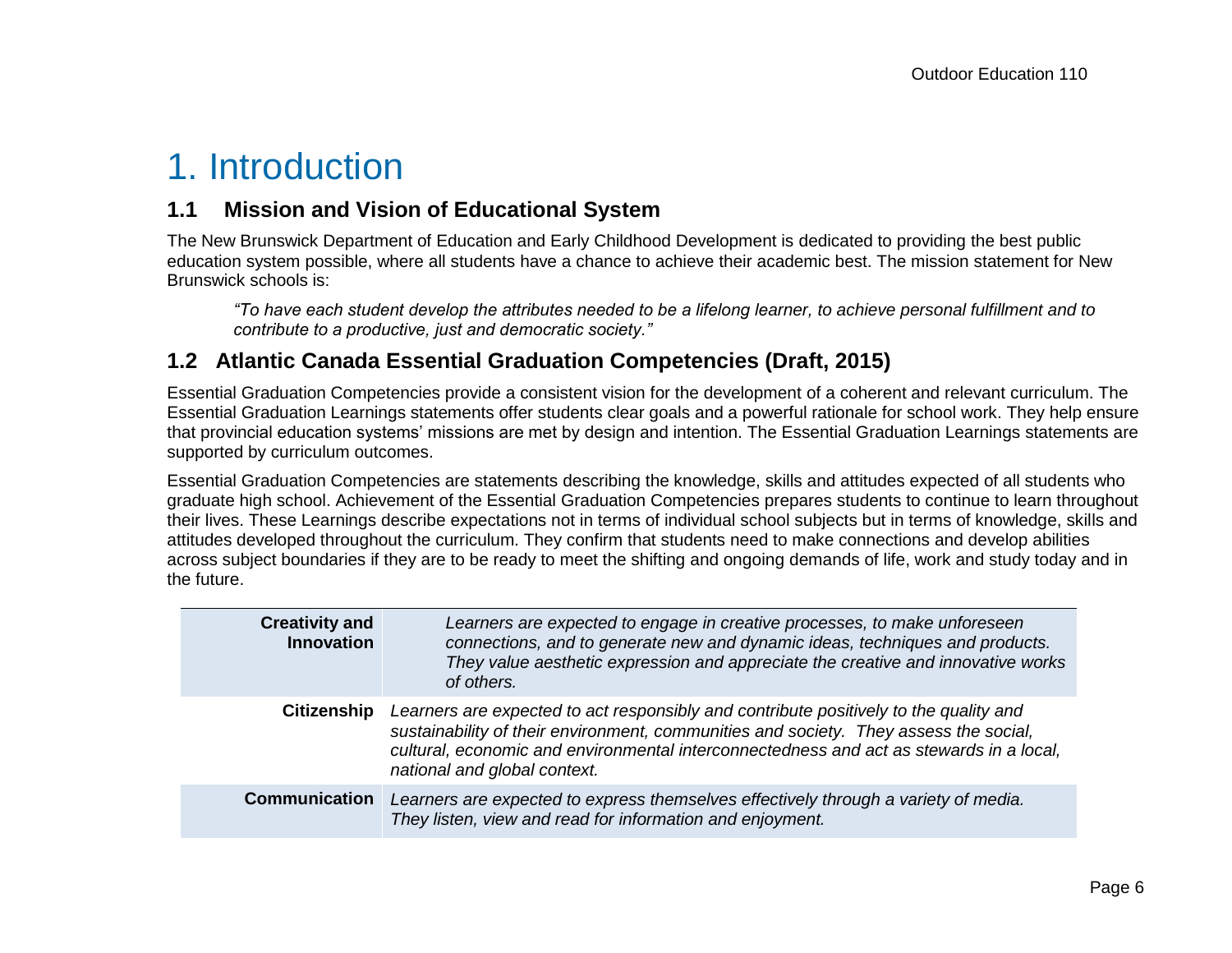| <b>Personal and</b><br><b>Career</b><br><b>Development</b> | Learners are expected to become self-aware and self-directed individuals who set goals,<br>make thoughtful decision regarding learning, health and wellness, and career pathways,<br>and take responsibility for pursuing their goals throughout life.           |
|------------------------------------------------------------|------------------------------------------------------------------------------------------------------------------------------------------------------------------------------------------------------------------------------------------------------------------|
| <b>Critical</b><br><b>Thinking</b>                         | Learners are expected to analyze and evaluate ideas using various types of reasoning<br>and systems thinking to inquire, make decisions, and solve problems. They reflect<br>critically on thinking processes.                                                   |
| <b>Technology</b><br><b>Fluency</b>                        | Learners are expected to use and apply technology to collaborate, communicate, create,<br>innovate, and solve problems. They use technology in a legal, safe, and ethically<br>responsible manner to support and enhance learning and career and personal goals. |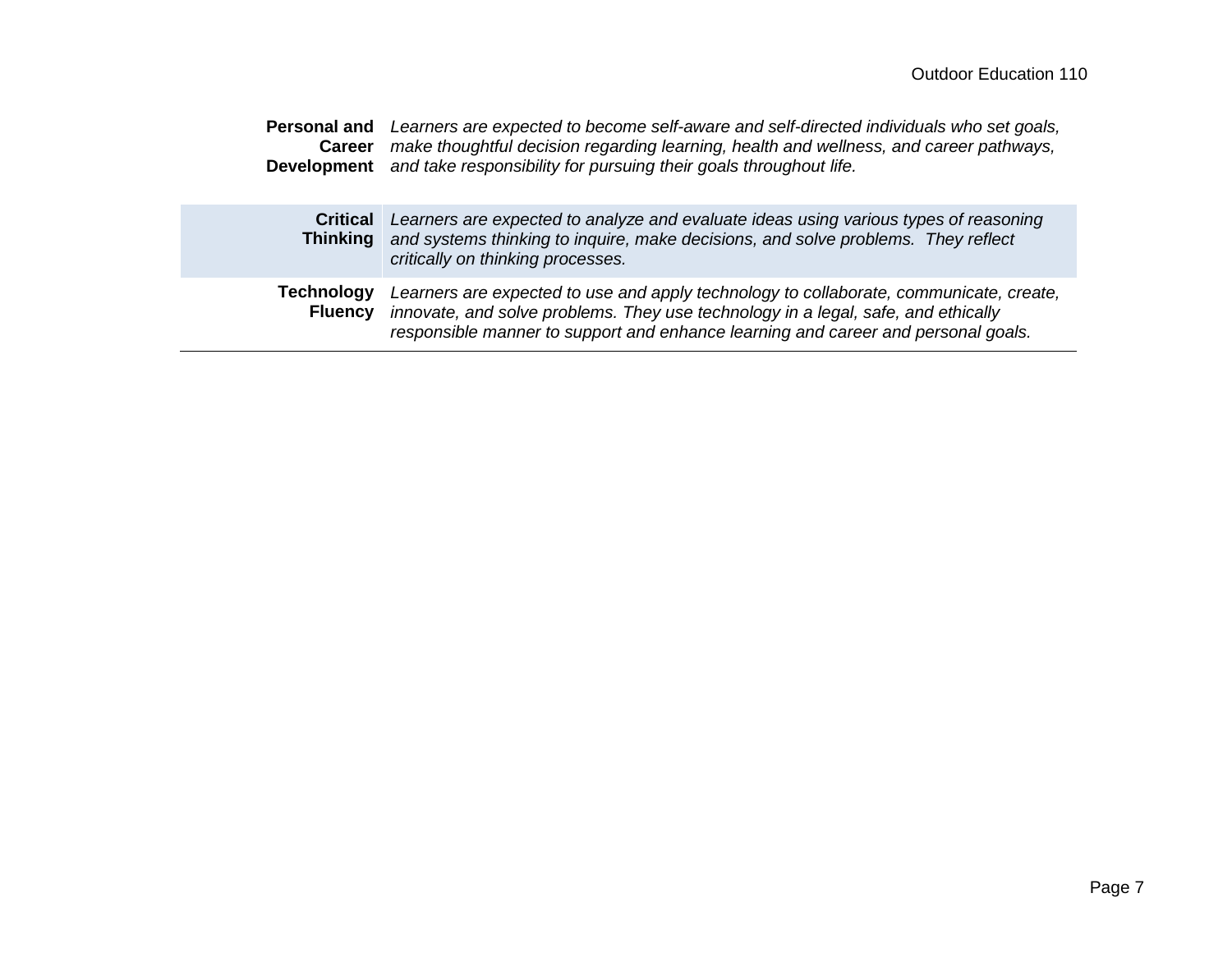# <span id="page-7-0"></span>2. Pedagogical Components

## <span id="page-7-1"></span>**2.1 Pedagogical Guidelines**

#### <span id="page-7-2"></span>**Diverse Cultural Perspectives**

It is important for teachers to recognize and honour the variety of cultures and experiences from which students are approaching their education and the world. It is also important for teachers to recognize their own biases and be careful not to assume levels of physical, social or academic competencies based on gender, culture, or socio-economic status.

Each student's culture will be unique, influenced by their community and family values, beliefs, and ways of viewing the world. Traditional aboriginal culture views the world in a much more holistic way than the dominant culture. Disciplines are taught as connected to one another in a practical context, and learning takes place through active participation, oral communication and experiences. Immigrant students may also be a source of alternate world views and cultural understandings. Cultural variation may arise from the differences between urban, rural and isolated communities. It may also arise from the different value that families may place on academics or athletics, books or media, theoretical or practical skills, or on community and church. Providing a variety of teaching and assessment strategies to build on this diversity will provide an opportunity to enrich learning experiences for all students.

#### <span id="page-7-3"></span>**Universal Design for Learning**

Universal Design for Learning is a "framework for guiding educational practice that provides flexibility in the ways information is presented, in the ways students respond or demonstrate knowledge and skills, and in the ways students are engaged. It also "...reduces barriers in instruction, provides appropriate accommodations, supports, and challenges, and maintains high achievement expectations for all students, including students with disabilities and students who are limited English proficient." (CAST, 2011).

In an effort to build on the established practice of differentiation in education, the Department of Education and Early Childhood Development supports *Universal Design for Learning* for all students. New Brunswick curricula are created with universal design for learning principles in mind. Outcomes are written so that students may access and represent their learning in a variety of ways, through a variety of modes. Three tenets of universal design inform the design of this curriculum. Teachers are encouraged to follow these principles as they plan and evaluate learning experiences for their students:

- **Multiple means of representation:** provide diverse learners options for acquiring information and knowledge
- **Multiple means of action and expression:** provide learners options for demonstrating what they know
- **Multiple means of engagement:** tap into learners' interests, offer appropriate challenges, and increase motivation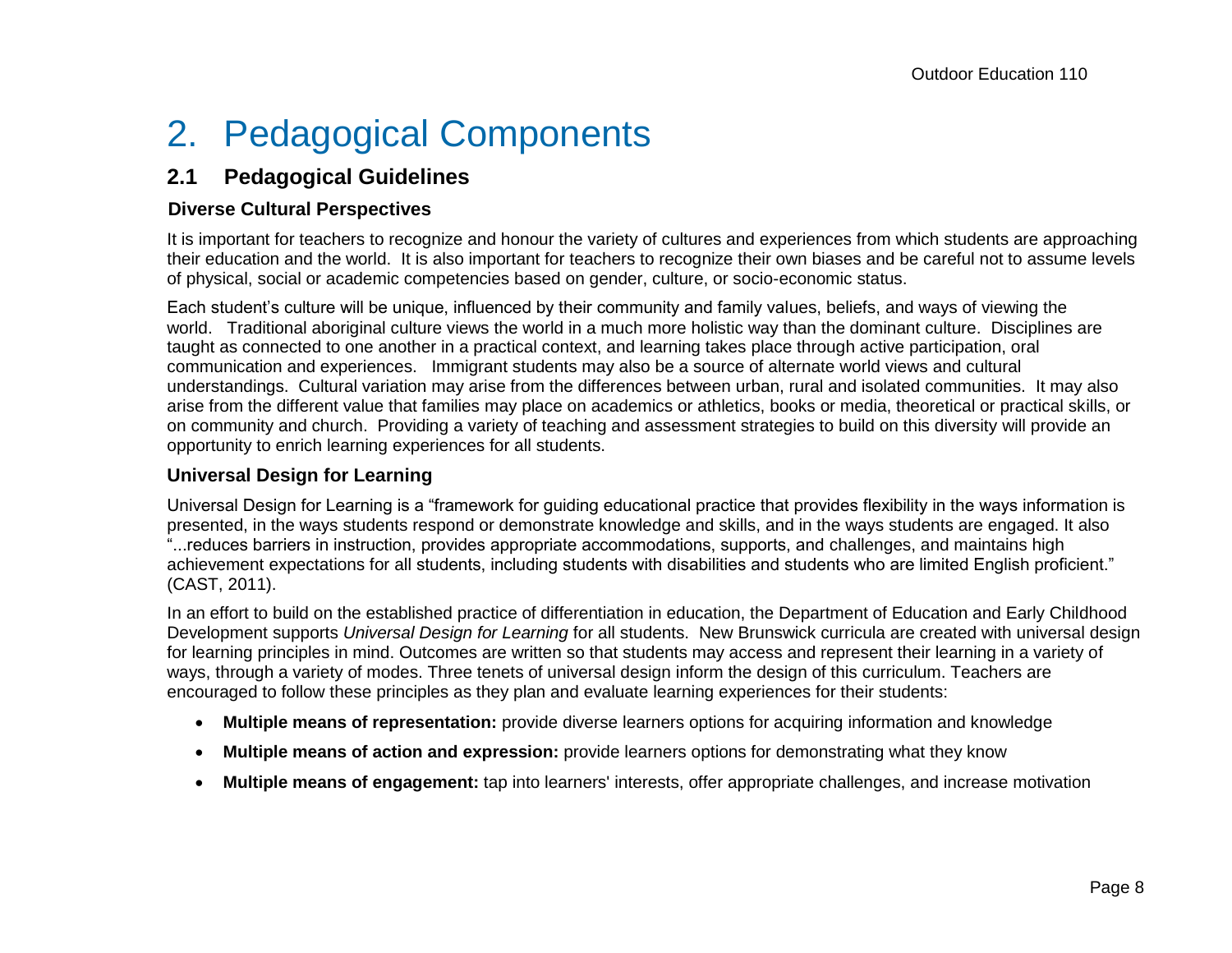For further information on *Universal Design for Learning*, view online information at [the](http://www.cast.org/) **CAST website**, download the **[UDL](https://portal.nbed.nb.ca/pd/Reading/UDL_PD/UDL%20Docs/October%20PD%20Day/Oct%2010%20Intro/Oct10_Intro%20output/story_content/external_files/Quick_Reference.pdf)  [reference](https://portal.nbed.nb.ca/pd/Reading/UDL_PD/UDL%20Docs/October%20PD%20Day/Oct%2010%20Intro/Oct10_Intro%20output/story_content/external_files/Quick_Reference.pdf) handout**, or refer to the appendices section of this document.

UDL is neither curriculum nor a checklist. If it were either one of those things, it would oversimplify the act and professionalism of teaching. As an educator, you have taken courses in pedagogy, classroom management, and theory. You have a collection of tools, resources, and strategies you have learned recently or over the years. The structure of UDL guides you to actively, attentively, and purposely pull from that collection. It also asks you to possibly think differently. The Difference: Because UDL is a framework versus a curriculum, teachers are in full control in designing the learning environment and lessons (p. 4, *Design and Deliver)*.

Louis Lord Nelson (2104) *suggests* the following reflective questions to support planning (p. 134):

*When I plan my lessons do I:*

- *Have a clear goal?*
- *Know how I am going to measure whether students have met the goal?*
- *Create activities and assignments that guide students toward the lesson goal?*
- *Create lessons and activities designed with options mentioned under the three principles of Engagement, Representation and Action and Expression?*
- *Create assessments directly related to the lesson's goal?*
- *Create assessments designed with the options listed under Action and Expression?*
- *Use a variety of tools and resources to create my lesson plans?*

Nelson makes the following recommendation:

*Start small. Choose one focus within the framework. Choose one focus within your practice. Enlist the involvement of other teachers, and talk with each other about your experiences. Trade suggestions. Share experiences. Share successes. Watch for change. (p. 136)*

The curriculum has been created to support the design of learning environments and lesson plans that meet the needs of all learners. Specific examples to support Universal Design for Learning for this curriculum can be found in the appendices. The **Planning for All Learners Framework** will guide and inspire daily planning.

#### <span id="page-8-0"></span>**English as an Additional Language-Curriculum**

Being the only official bilingual province, New-Brunswick offers the opportunity for students to be educated in English and/or French through our public education system. The N.B. Department of Education and Early Childhood Development (EECD) provides leadership from K-12 to assist educators and many stakeholders in supporting newcomers to New Brunswick. English language learners have opportunities to receive a range of instructional support to improve their English language proficiency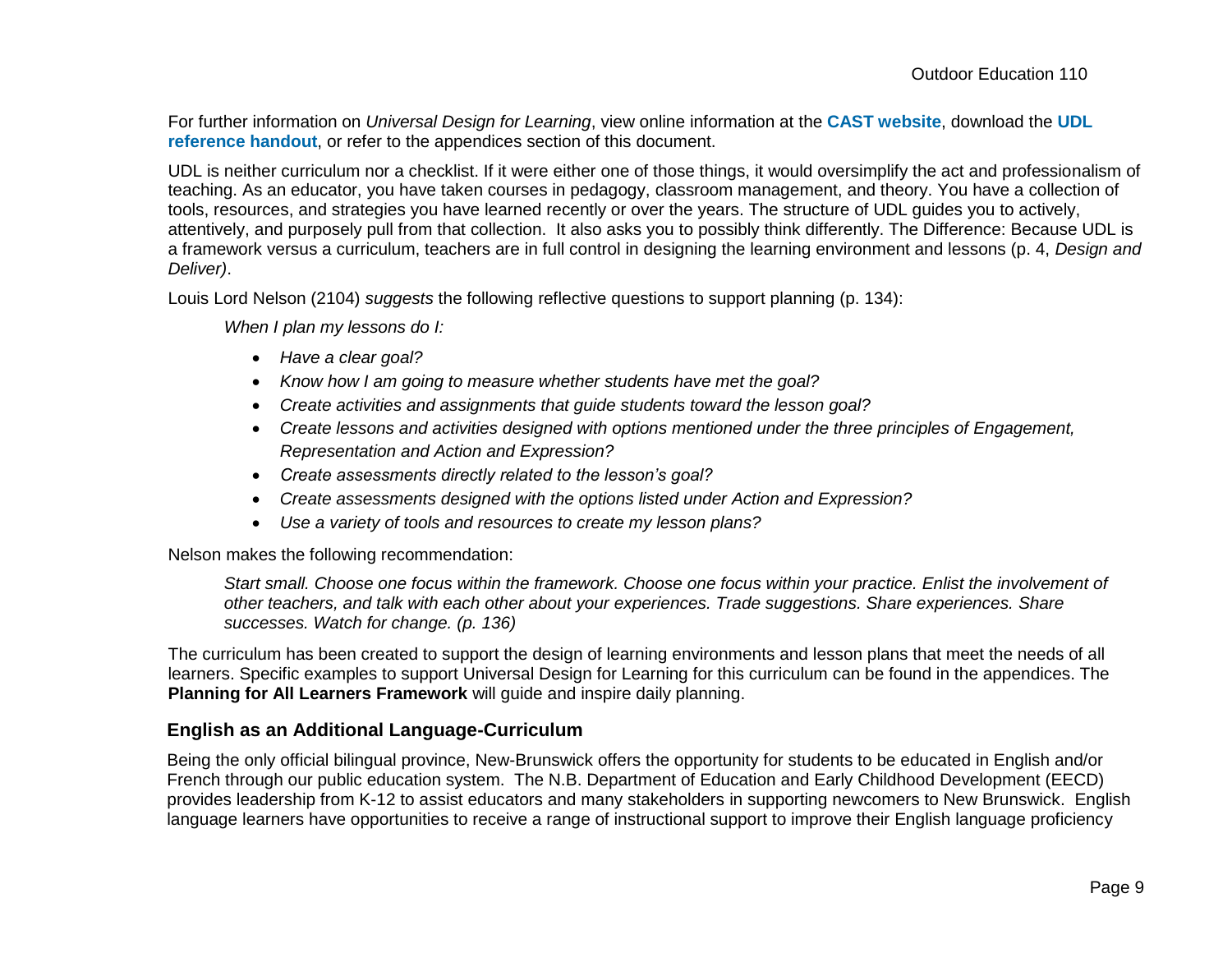through an inclusive learning environment. NB EECD, in partnership with the educational and wider communities offer a solid, quality education to families with school-aged children.

## <span id="page-9-0"></span>**2.2 Pedagogical Guidelines**

#### <span id="page-9-1"></span>**Assessment Practices**

Assessment is the systematic gathering of information about what students know and are able to do. Student performance is assessed using the information collected throughout the learning cycle. Teachers use their professional skills, insight, knowledge, and specific criteria to determine student performance in relation to learning outcomes. Assessment is more effective if it is ongoing, participatory (formative assessment), rather than reserved for the end of a period of learning to determine a mark (summative evaluation). Each type of assessment has a different purpose, but all should be used to inform decisions regarding teaching and learning. Classroom assessment practices should be ["balanced"](https://portal.nbed.nb.ca/tr/AaE/Documents/FINAL%20Balanced%20Assessment%20Doc%20April%208%202014.pdf) (i.e., include both types), but the emphasis needs to be placed on ongoing formative assessment.

Evidence of learning needs to be collected from a variety of sources throughout the year. Some examples of assessment practices include:

- 
- 
- 
- 
- 
- 
- 
- Questioning **Contract Contract Contract Contract Contract Contract Contract Contract Contract Contract Contract Contract Contract Contract Contract Contract Contract Contract Contract Contract Contract Contract Contract** 
	- Observation **Checklists/Rubrics Checklists/Rubrics**
	- Conferences **Conferences Responses to texts/activities**
	- Demonstrations **Demonstrations**
	- Presentations **Self** and peer assessment
- Role plays **Career Portfolios Career Portfolios**
- Technology Applications **Contract Contract Contract Contract Contract Contract Contract Contract Contract Contract Contract Contract Contract Contract Contract Contract Contract Contract Contract Contract Contract Contra**

#### <span id="page-9-2"></span>**Formative Assessment**

Research indicates that students benefit most when assessment is ongoing and is used in the promotion of learning (Stiggins, 2008). Formative assessment is a teaching and learning process that is frequent and interactive. A key component of formative assessment is providing ongoing feedback to learners on their understanding and progress. Throughout the process adjustments are made to teaching and learning.

Students should be encouraged to monitor their own progress through goal setting, co-constructing criteria and other self-and peer-assessment strategies. As students become more involved in the assessment process, they are more engaged and motivated in their learning.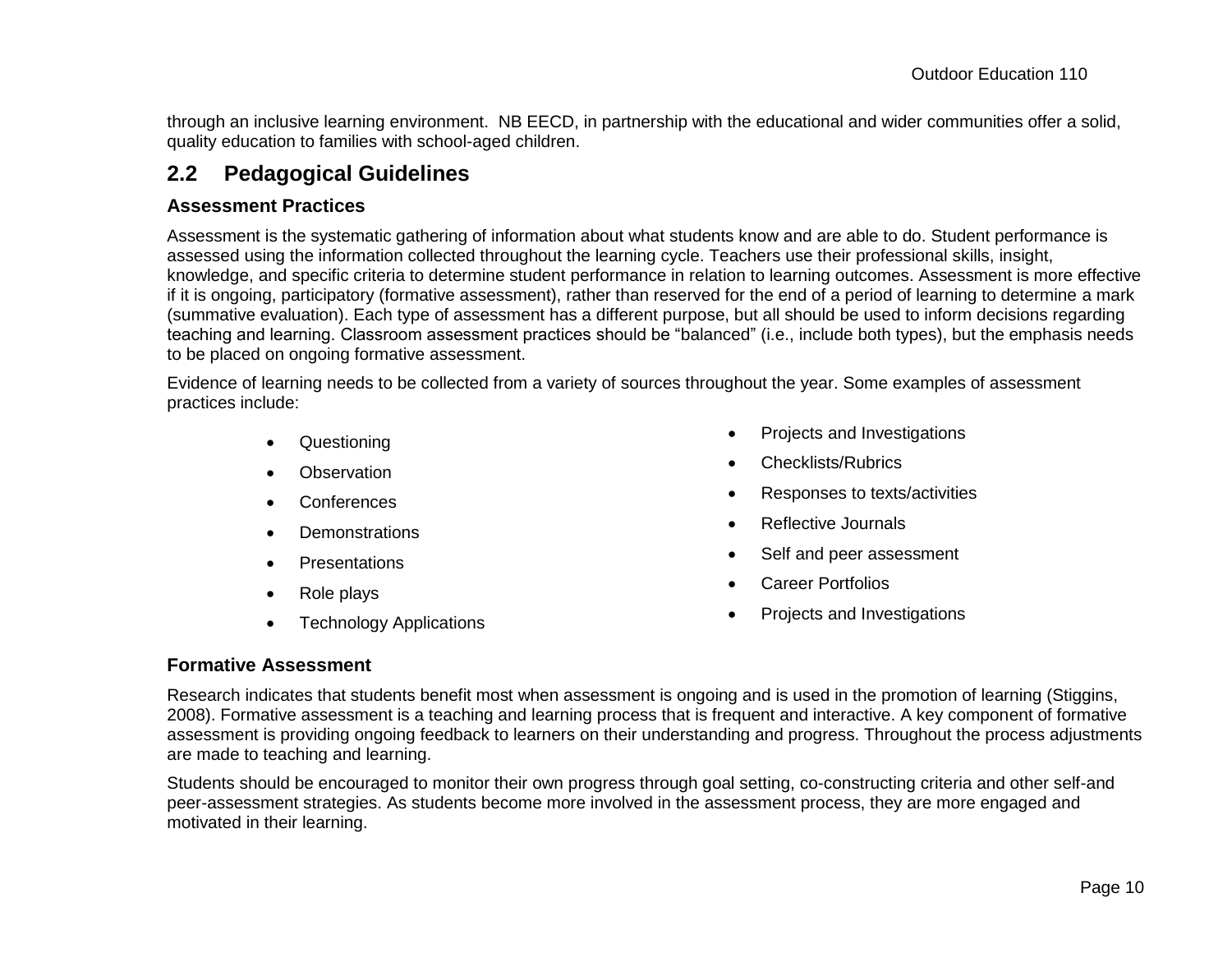Additional details can be found in the [Formative Assessment](https://portal.nbed.nb.ca/tr/lr/fora/General%20Formative%20Assessment%20Resources/Formative%20Assessment%20Foldout.pdf) document.

#### <span id="page-10-0"></span>**Summative Assessment**

Summative evaluation is used to inform the overall achievement for a reporting period for a course of study. Rubrics are recommended to assist in this process. Sample rubrics templates are referenced in this document, acknowledging teachers may have alternative measures they will apply to evaluate student progress.

For further reading in the area of assessment and evaluation, visit the Department of Education and Early Childhood Development's Assessment and Evaluation site at: https://portal.nbed.nb.ca/tr/AaE/Documents/,DanaInfo=portal.nbed.nb.ca,SSL+Assessment%20Framework.pdf

#### <span id="page-10-1"></span>**Cross-Curricular Literacy**

Literacy occurs across learning contexts and within all subject areas. Opportunities to speak and listen, read and view, and write and represent are present every day -in and out of school. All New Brunswick curricula include references to literacy practices and materials are available to embed explicit strategies for strengthening comprehension and to help teachers strengthen their students' reading skills.

Key documents that highlight specific cross- curricular strategies include: **[K-2 Literacy Look Fors](https://portal.nbed.nb.ca/tr/lr/Elementary%20School%20English%20Lang/Literacy%20Look%20Fors/Literacy%20Look%20Fors%20K%20-%202%20with%20Links.pdf)**, **[3-5 Literacy Look Fors](https://portal.nbed.nb.ca/tr/lr/Elementary%20School%20English%20Lang/Literacy%20Look%20Fors/Literacy%20Look%20Fors%20Grades%203%20-%205%20with%20links.pdf)**, **[Cross-Curricular Look Fors](https://portal.nbed.nb.ca/tr/lr/Curriculum%20Support%20Resources/CCLF%20Portal%20Version%20Links.pdf)** (Grades 6-12) and **[Cross-Curricular Reading Tools](https://portal.nbed.nb.ca/tr/lr/Curriculum%20Support%20Resources/Cross-Curricular%20Reading%20Tools.pdf)**. These documents describe learning environments and key strategies that support cross-curricular literacy practices.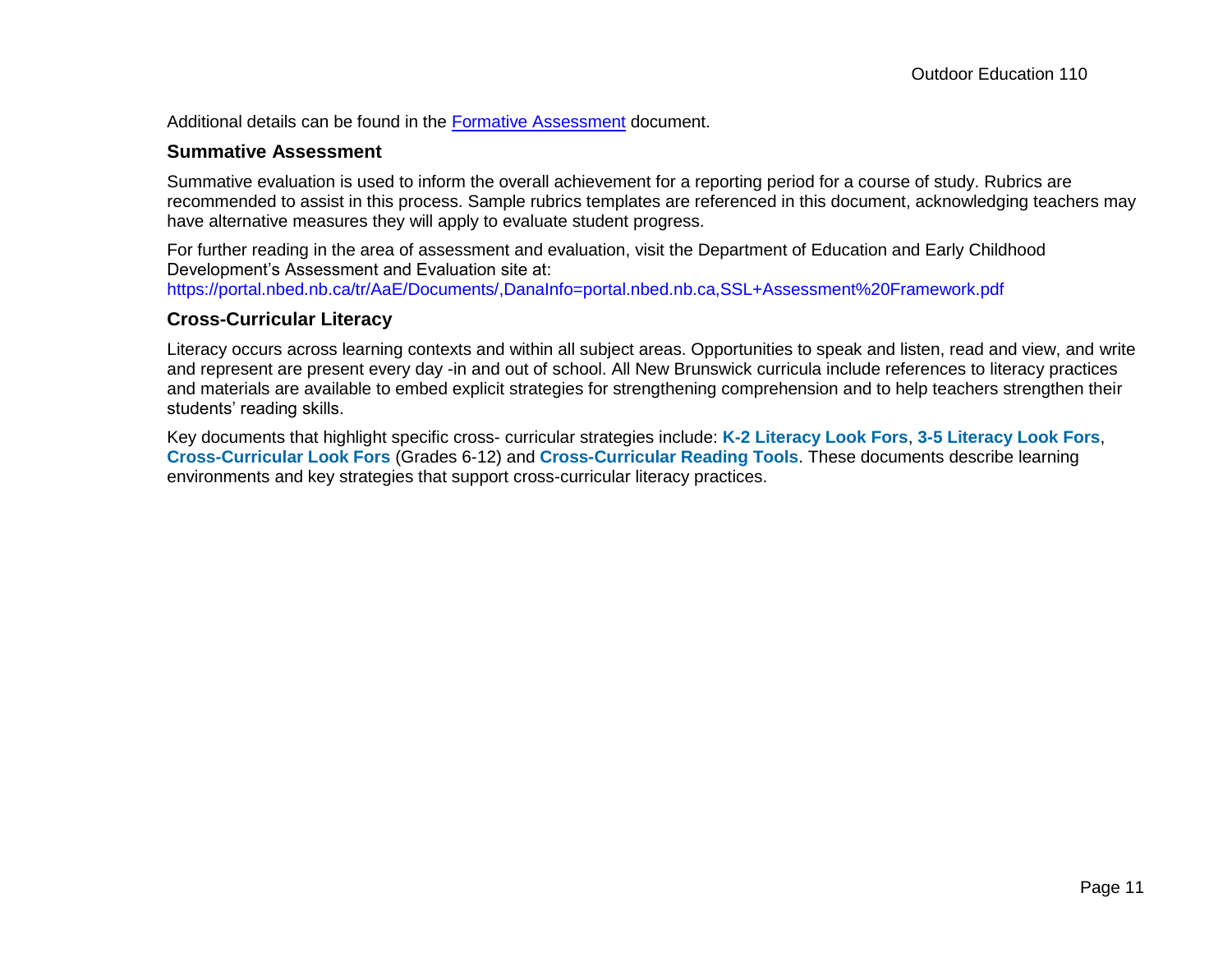# <span id="page-11-0"></span>3. Subject Specific Guidelines

### <span id="page-11-1"></span>**3.1 Rationale**

Outdoor education can be described as experiential learning in, for, or about the outdoors and typically involves wildernessbased experiences in which students learn how to participate in a safe manner in a variety of outdoor activities such as hiking, climbing, canoeing, camping, etc.. It draws upon the philosophy, theory and practices of experiential and environmental education and offers students a range of learning experiences. Through interaction with the outdoors, Outdoor Education aims to develop an understanding of self, others and the natural world. It provides students with opportunities to develop essential life skills and physical activity skills, as well as, opportunities to develop a comprehensive understanding of the environment and develop a positive relationship with nature.

The research evidence on Outdoor Education suggests that it can have a positive impact on an individual's attitudes, beliefs and self-perceptions positively influencing independence, confidence, self-esteem, self-control, self-efficacy, personal effectiveness and coping strategies. It also impacts positively interpersonal and social skills such as social effectiveness, communication skills, group cohesion and teamwork.

Outdoor Education exposes students to the natural environment in unique and enriching ways that allow them to develop lifelong connections critical for a healthy and sustainable future. Frequent experiences in the outdoors develop in individuals an affiliation with nature that can evolve into an informed, proactive and lifelong responsible use and protection of the natural environment.

Outdoor Education has for many years been seen as an experiential process of learning by doing which takes primarily outside. Experiential learning means learning from experience and then reflecting about the experience in order to develop new skills, attitudes and ways of thinking. It is based on constructivist learning where the outcomes of the learning process are varied and to some extent unpredictable and where learners play a critical role in assessing their own learning.

Due to the fact that Outdoor Education is an active process and not a passive process of learning, it requires active participation from all students and it is the quality of these activities that lead to the achievement of the curriculum outcomes. Personal growth is achieved through the combination of challenge, mastery and success in those activities. Giving students the ability to choose allows them to set their own goals and define 'success' for themselves. Challenge by choice, initially coined by Karl Rohnke and adopted by Project Adventure, is a strategy built to encourage challenge, increase risks taken within student's' stretch/learning zone and enhance learning. Its goal is to engage all students in the activities by invitation and not coercion.

In essence, Outdoor Education promotes active learning through direct personal experience and offers enjoyable yet challenging adventures within a framework of safety. It can have powerful impact upon a student's overall well-being and increase selfconfidence and self-esteem allowing each student to develop the attributes needed to be a lifelong learner, to achieve personal fulfillment and to contribute to a productive, just and democratic society.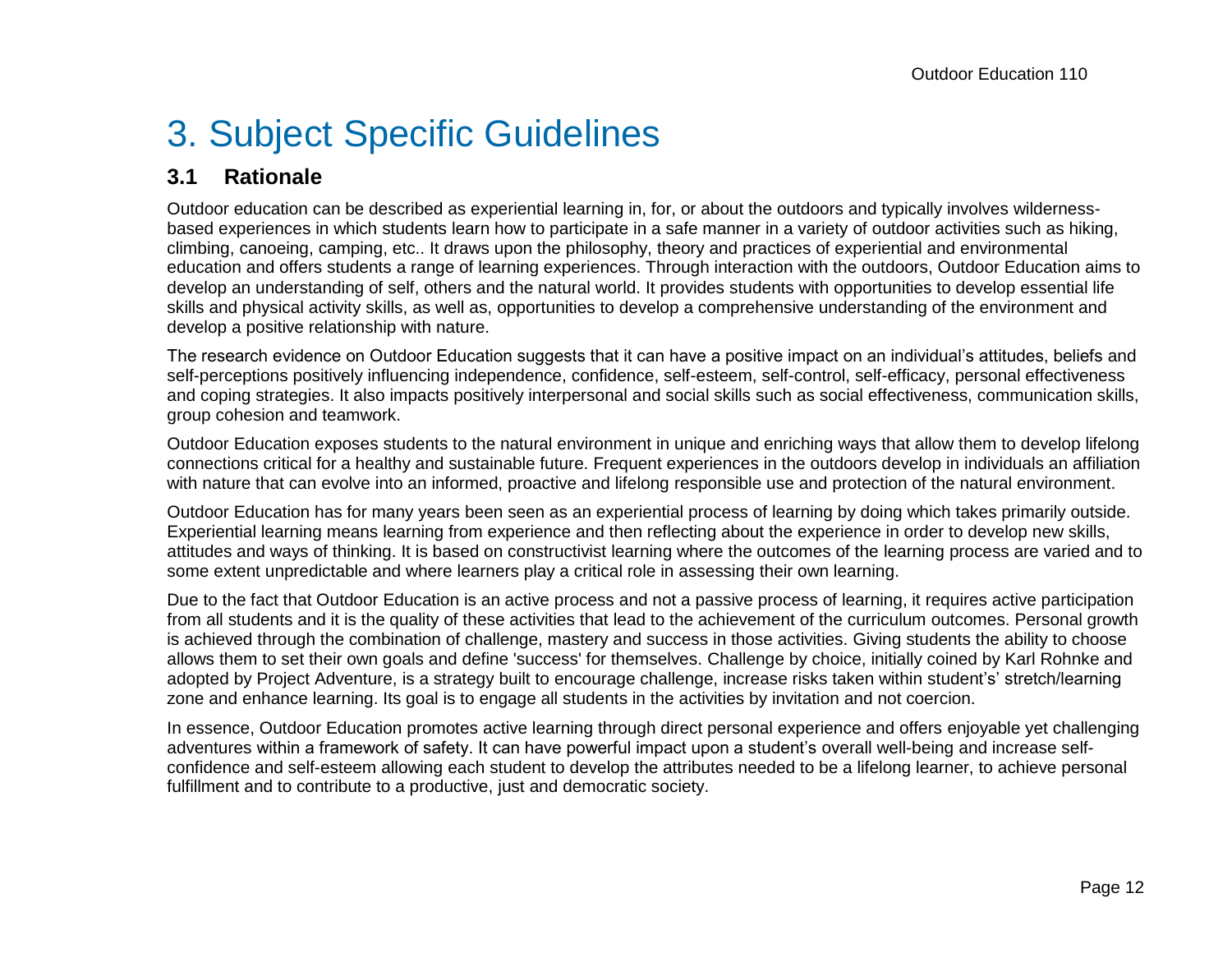### <span id="page-12-0"></span>**3.2 Course Description**

Outdoor Education 110 provides students opportunities to explore, various outdoor activities such as camping, backpacking, hiking, canoeing, cross-country skiing, snowshoeing, orienteering, etc., in a safe and respective manner. Students will step outside of their comfort zones to learn first-hand the values of intelligent risk-taking, perseverance and resilience. Contributing to the development of their well-being, this outdoor education course also teaches students about themselves as it forges strong interpersonal relationships. In addition, students will gain greater insight, appreciation, concern and knowledge about the outdoor environment and the opportunities that it holds for educational, recreational and economic benefit.

Students will be expected to satisfy specific requirements to complete a series of out-trips that may be day-trips, overnight excursions or extended trips. Students must be prepared to plan, lead and evaluate out-trip experiences from personal and group dynamics perspectives. Also throughout the course students will take part in many team-building activities and group problem solving initiatives, where students learn to communicate and support one another to reach their goals, improve selfesteem, develop leadership skills, develop strategies that enhance decision-making, and to respect the differences within a group.

#### **GUIDELINES FOR IMPLEMENTATION**

This course should be offered under the following conditions:

- Outdoor Education 110 is an elective course for students with a special interest in outdoor physical activity and challenges, who value healthy, active living and respect their natural surroundings.
- In this course, students will experience the world beyond the classroom as they enhance skills in the areas of leadership, teamwork, resiliency, outdoor survival skills and in understanding the natural environment. Utilizing resources in the school and the community's natural setting, activities could include hiking, winter camping, shelter building outdoor cooking, rappelling, canoeing, etc. Given the nature of the activities, students will be frequently exposed to situations which demand a high level of initiative, maturity, responsibility and dependability.
- Physical Education and Health Grade 9/10 is a pre-requisite to Outdoor Education 110. Students may be required to apply for admission to the course and applications will be screened by the Outdoor Education teacher and the Education Support Teacher-Guidance.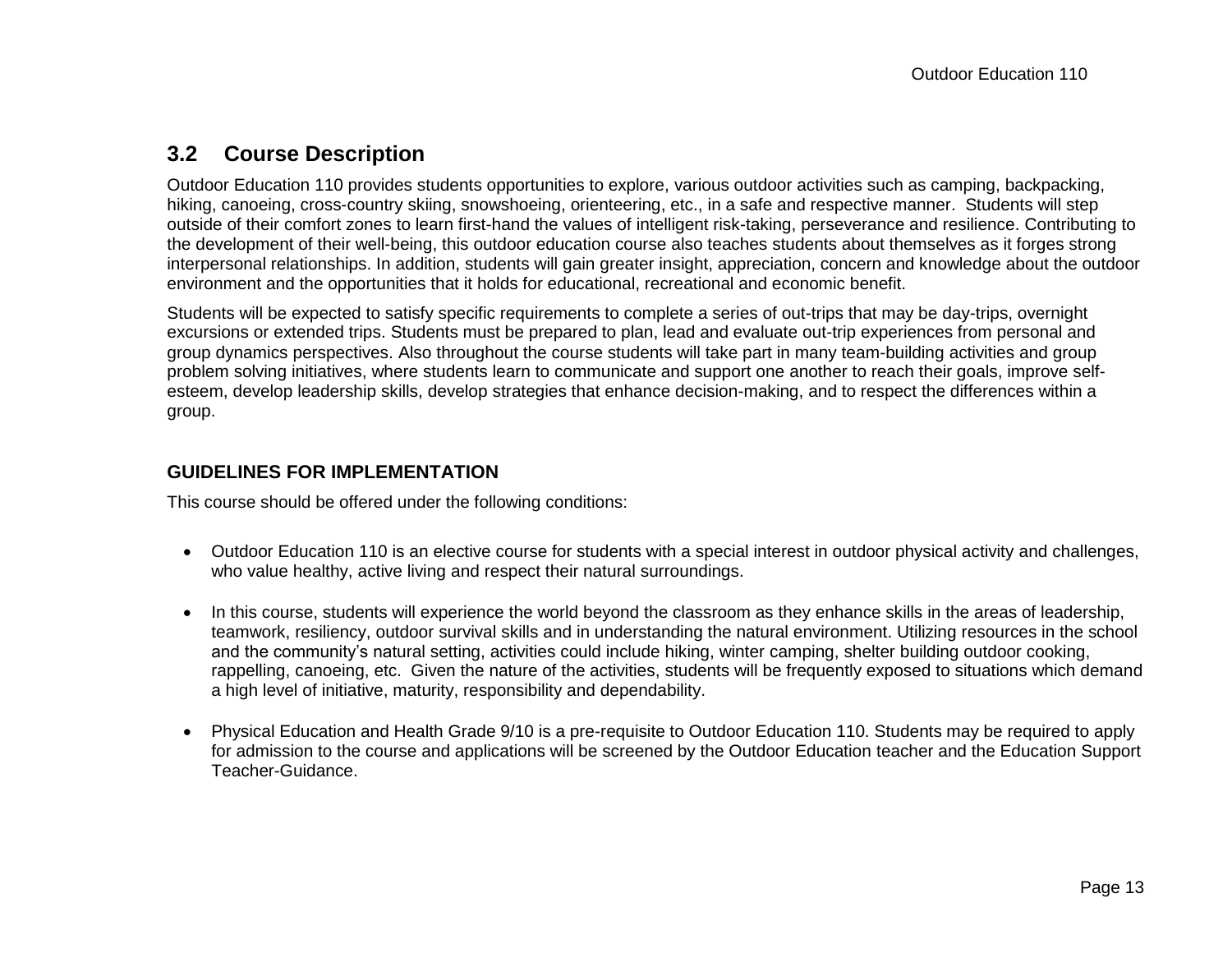- Students who enrol in this course must be committed to creating a social environment that supports responsibility and respect of self, others and the environment. This requirement is essential; a lack of respect or responsibility can create safety concerns during activities. In view of the safety implications of this course, some students may not be accepted.
- The number of students admitted to this course is limited to a maximum of eighteen in order to respect the supervision ratios outlined in the [New Brunswick Physical Education Guidelines.](http://www2.gnb.ca/content/dam/gnb/Departments/ed/pdf/K12/curric/Health-PhysicalEducation/SafetyGuidelinesSecondaryCurricular.pdf)
- This course does not require continual specific gymnasium time as the instruction and practical skills are performed in the outdoor environment.
- Additional time outside of regular school hours will be required for some course projects and/or activities. Students should be made aware of the course requirements, as well as, the evaluation process before enrolling. Student interest and parent/guardian support are imperative to the success of this course.
- Resource people from the school, district and the community could be used to assist in the delivery of the curriculum.
- In order instruct an activity within this course instructors must have appropriate certification where such certification is offered by a national body, as outlined in the [New Brunswick Physical Education Guidelines.](http://www2.gnb.ca/content/dam/gnb/Departments/ed/pdf/K12/curric/Health-PhysicalEducation/SafetyGuidelinesSecondaryCurricular.pdf)
- To teach this course, teachers must have their First Aid Certification from an accredited provide (i.e.: St. John Ambulance, Canadian Red Cross Society, Heart and Stroke Foundation, Lifesaving Society, etc.) and it is highly recommended that they have their Wilderness First Aid Certification (minimum 20 hr course) from an accredited provider (i.e.:, Canadian Red Cross Society; Sirius, etc.).

### <span id="page-13-0"></span>**3.3 Curriculum Organizers and Outcomes**

#### **Curriculum Organizers**

The Outdoor Education Curriculum has been divided under strands. A strand consists of prescribed learning outcomes that share a common focus. The four strands are:

**Personal and Social Development:** one of the predominant educational aims of outdoor education is personal and social development. An increase in self-concept due to an outdoor education experience is often perceived as one of the most important dimension of personal and social development. A good method for students to understand themselves and their relationships with other is through outdoor education. In addition, teamwork and group development are key to many outdoor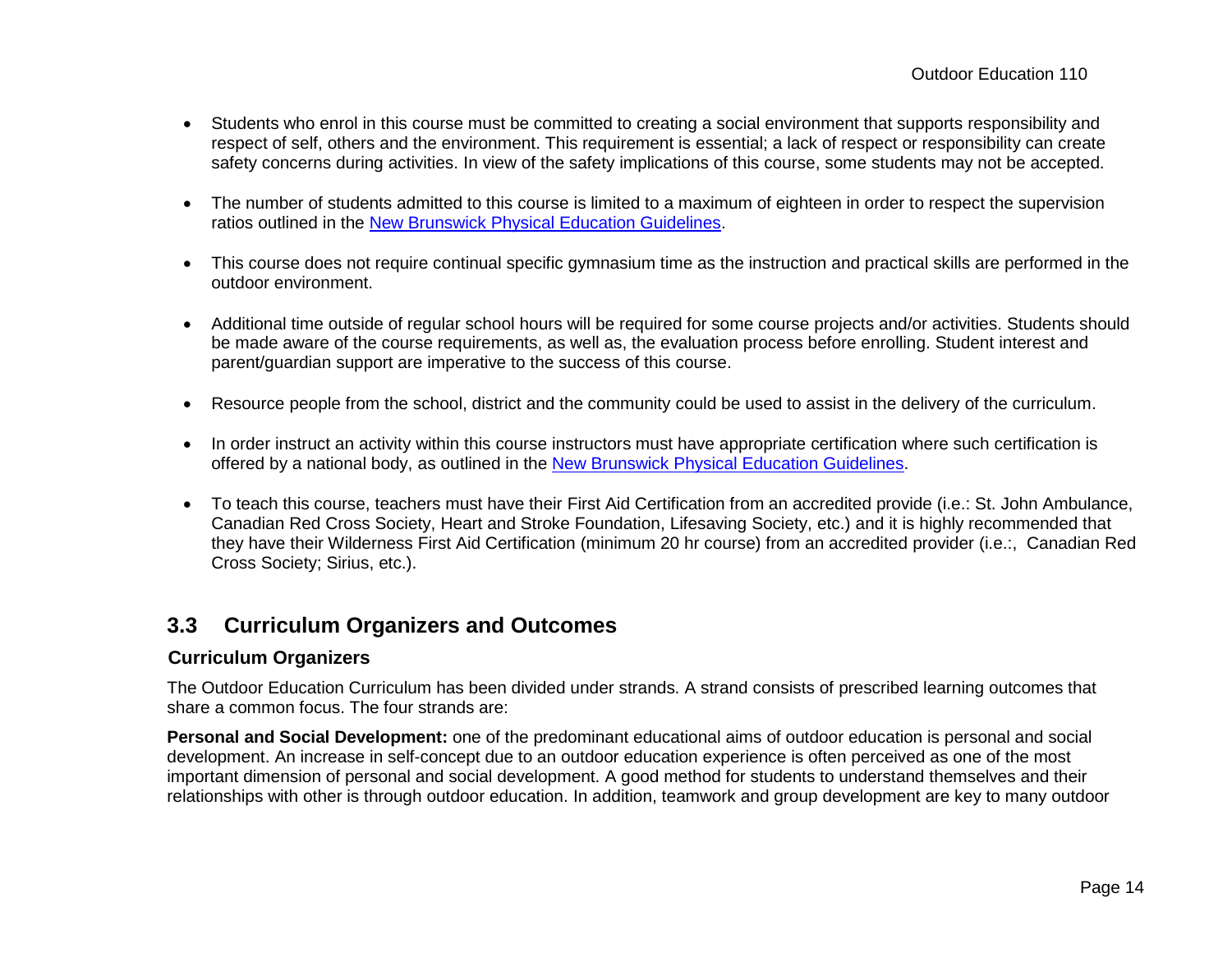education programs. Under this strand students will get a better appreciation of themselves and others, develop communication skills, as well as, other skills such as trust, decision making, needed for effective group dynamics.

**Fundamental Core Skills:** Many technical skills are required for safe participation in outdoor activities and are fundamental to daily living in the outdoors. These include both navigation/travel skills (e.g. compass reading, backpacking, canoeing) and living skills (e.g. cooking and shelter building). Topics and activities covered in this strand include: using a map, compass and GPS; knot tying, belaying, climbing activities, water activities (kayak, canoe), winter activities (skiing, snowshoeing), cycling, caving, backpacking, archery, as well as the development of wilderness and survival skills.

**Environmental Awareness/Sustainability:** in the vision statement of the Framework for Environmental Learning and Sustainability in Canada it states that: "*Canadians of all generations and from all sectors of society are given opportunities to engage in environmental learning and sustainability within and beyond the classroom walls where good questions can be asked and meaningful dialogue can take place. With increased awareness, knowledge, skills, attitudes, values, and motivation, Canadians can become more ecologically literate and act competently to build a sustainable future for humans and ecosystems*." In this strand, students will develop an awareness and appreciation of the environment, as well as an understanding of ecological principles. In all of their activities they will practice the Leave No Trace Principals. Topics in this strand include scientific and cultural weather interpretations; wildlife and their habitats; stewardship, and environmental ethics. They will develop mindfulness through awareness and sensitivity of their natural surroundings; reflection on sounds, noises and patterns, and human relationships with nature.

**Wellness:** As stated in the New Brunswick Wellness Strategy, "*wellness is the optional state of health and well-being of individuals and groups. It is the ability of people and communities to reach their fullest potential, both in terms of health and fulfillment of purpose. The active pursuit of good health and the removal of personal and societal barriers to healthy living are key elements to achieving wellness*."

Wellness is a balanced state of emotional, intellectual, physical, social, environmental, occupational and spiritual well-being that enables students to reach their full potential in the school community. Personal wellness occurs with commitment to lifestyle choices based on healthy attitudes and actions.

Under this strand, students will look at the dimensions of wellness and the physical, social, environmental, emotional, intellectual, occupational, spiritual importance of being physical and mentally fit. They will develop perseverance and resiliency by learning how to manage emotions and learning the concepts of challenge by choice and the challenge circle. They will learn the differences between controlled risk and uncontrolled risk, as well as, perceived risk and actual risk. They will be able to assess risk in relation to personal skills and abilities in a variety of challenges.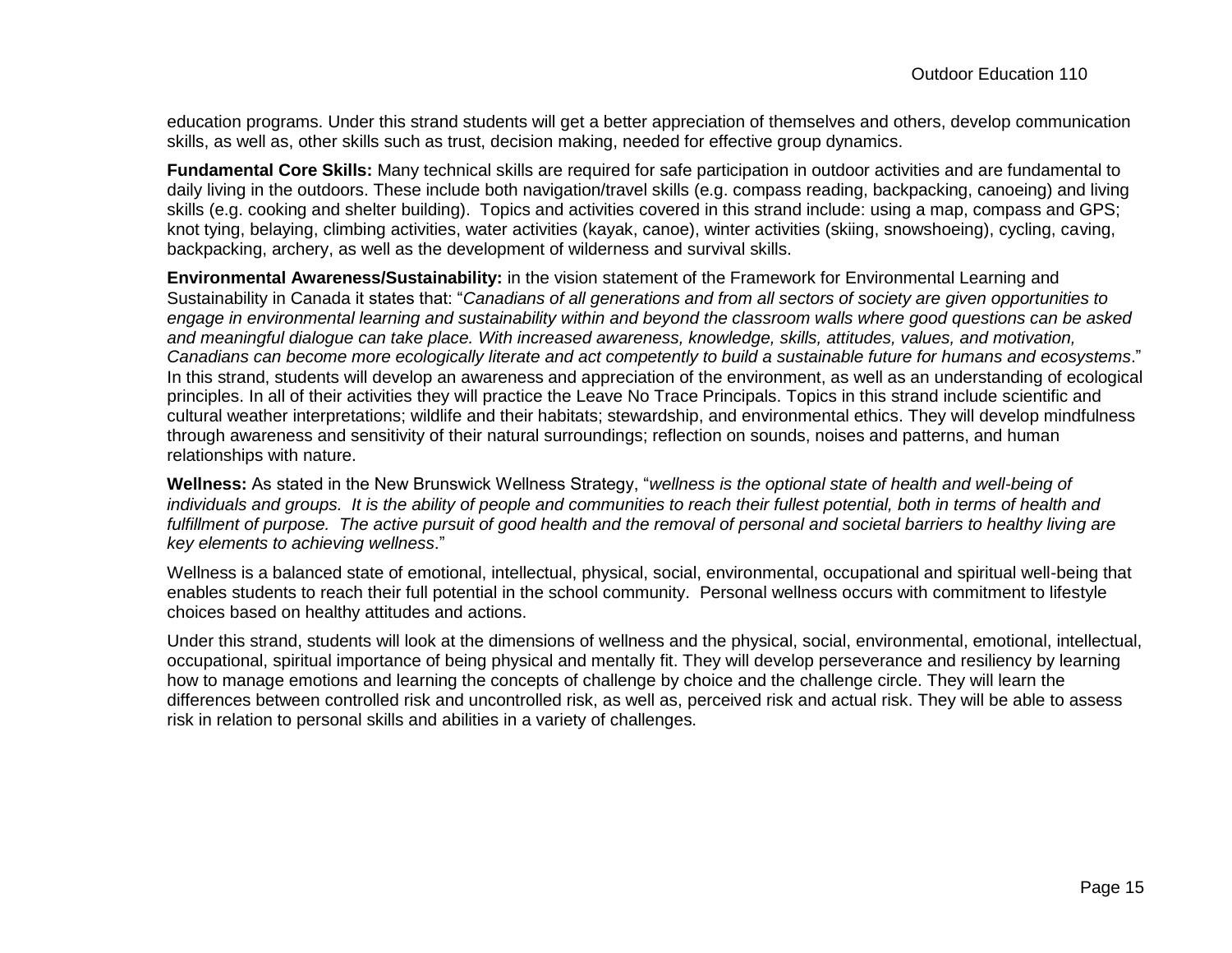### <span id="page-15-0"></span>**Outcomes**

The New Brunswick Curriculum is stated in terms of general curriculum outcomes, specific curriculum outcomes and achievement indicators.

**General Curriculum Outcomes (GCO)** are overarching statements about what students are expected to learn in each strand/sub-strand. There are 4 general outcomes for this curriculum:

#### **Personal and Social Development:**

*1. Students will apply the knowledge, skills and attitudes necessary to establish and maintain healthy relationships.*

#### **Fundamental Core Skills**

*2. Students will acquire the competencies needed for safe participation in a variety of outdoor experiences.*

#### **Environmental Awareness/Sustainability**

*3. Students will develop lifestyle strategies that nurture contact with the natural world and ways to sustain it.*

#### **Wellness**

*4. Students will engage in the development of their wellbeing and the wellbeing of others through exploration and learning in the outdoors.*

**Specific Curriculum Outcomes (SCO)** are statements that identify specific concepts and related skills underpinned by the understanding and knowledge attained by students as required for a given grade.

A summary chart of the specific outcomes can be found on page 17.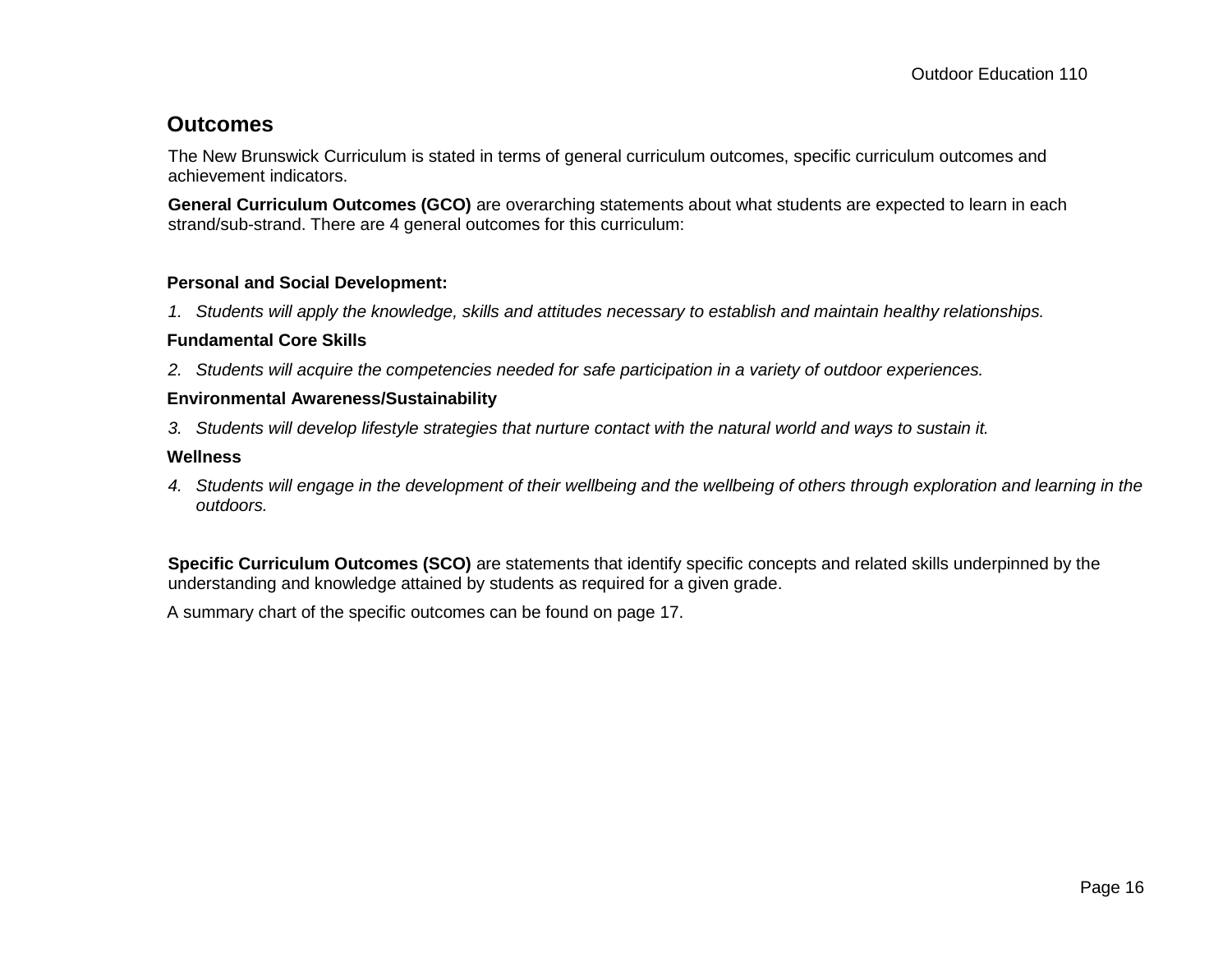# **Curriculum Outcomes Summary Chart**

#### **Personal and Social Development**

| <b>General</b><br><b>Curriculum</b><br><b>Outcome</b> | Students will apply the knowledge, skills and attitudes necessary to establish and maintain healthy<br>relationships. |
|-------------------------------------------------------|-----------------------------------------------------------------------------------------------------------------------|
| <b>Specific</b>                                       | 1.1 develop respect and appreciation for self and others;                                                             |
| <b>Curriculum</b><br><b>Outcomes</b>                  | 1.2 utilize effective communication skills in various situations, and;                                                |
|                                                       | 1.3 demonstrate effective interpersonal and intrapersonal skills in group process.                                    |

#### **Fundamental Skills**

| <b>General</b><br><b>Curriculum</b><br><b>Outcome</b>   | Students will acquire the competencies needed for safe participation in a variety of outdoor experiences.                                                                           |
|---------------------------------------------------------|-------------------------------------------------------------------------------------------------------------------------------------------------------------------------------------|
| <b>Specific</b><br><b>Curriculum</b><br><b>Outcomes</b> | 2.1 utilize navigation skills in different contexts;<br>2.2 apply the necessary skills required for safe and comfortable participation in a variety of physical<br>activities, and; |
|                                                         | 2.3 develop wilderness and survival skills.                                                                                                                                         |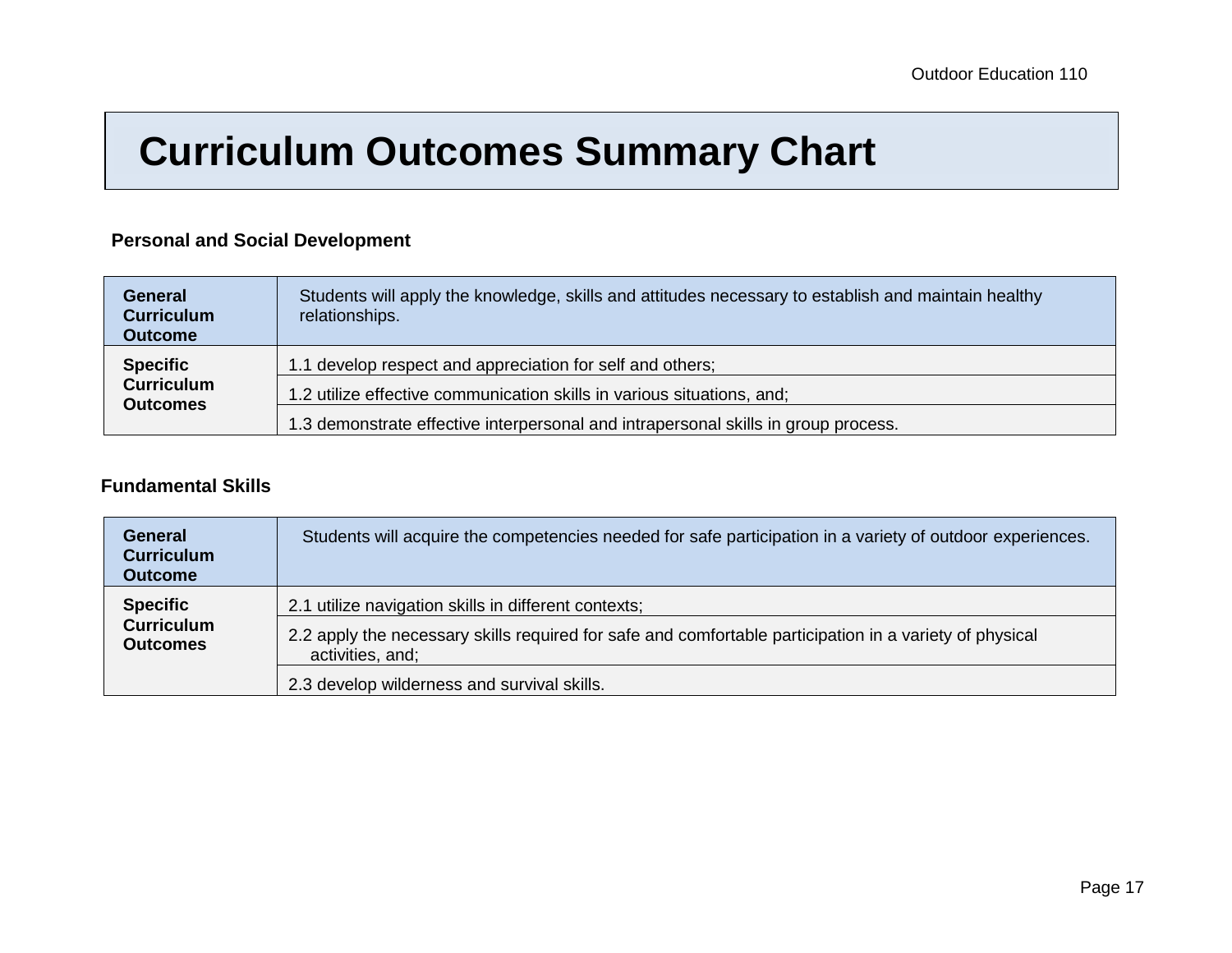### **Environmental Awareness**

| General<br><b>Curriculum</b><br><b>Outcome</b> | Students will develop lifestyle strategies that nurture contact with the natural world and ways to sustain it. |
|------------------------------------------------|----------------------------------------------------------------------------------------------------------------|
| <b>Specific</b>                                | 3.1 demonstrate an awareness and appreciation of their natural surroundings, and;                              |
| <b>Curriculum</b><br><b>Outcome</b>            | 3.2 apply strategies for sustainability in our natural world.                                                  |

#### **Wellness**

| <b>General</b><br><b>Curriculum</b><br><b>Outcome</b> | Students will engage in the development of their wellbeing and the wellbeing of others through exploration<br>and learning in the outdoors. |
|-------------------------------------------------------|---------------------------------------------------------------------------------------------------------------------------------------------|
| <b>Specific</b>                                       | 4.1 value the natural world for its varied health benefits;                                                                                 |
| <b>Curriculum</b><br><b>Outcomes</b>                  | 4.2 develop perseverance and resiliency, and;                                                                                               |
|                                                       | 4.3 assess risk in relation to personal skills and abilities.                                                                               |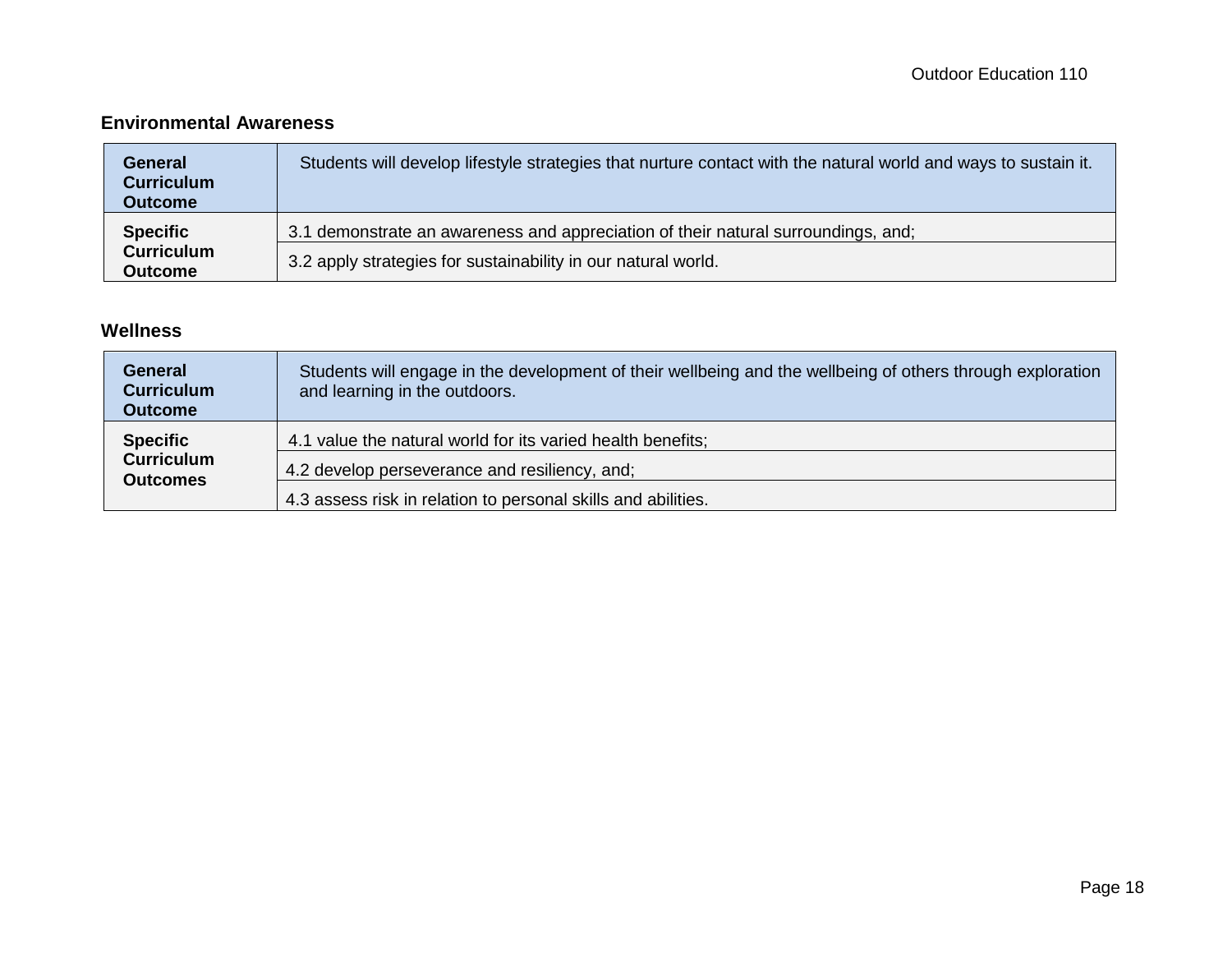# <span id="page-18-0"></span>4. Curriculum Outcomes

# *Personal and Social Development*

# **GCO 1 Students will develop responsible and social behavior that respects self and others.**

By the end of this course, students will:

 $\blacksquare$ 

| <b>SCO 1.1</b>                                                                                                                                                                                                                                    | develop respect and appreciation for self and others; |                                                                                                                         |                                                                                                                                                                                                                                                                                                                                                                                                                                  |  |  |
|---------------------------------------------------------------------------------------------------------------------------------------------------------------------------------------------------------------------------------------------------|-------------------------------------------------------|-------------------------------------------------------------------------------------------------------------------------|----------------------------------------------------------------------------------------------------------------------------------------------------------------------------------------------------------------------------------------------------------------------------------------------------------------------------------------------------------------------------------------------------------------------------------|--|--|
|                                                                                                                                                                                                                                                   | <b>Concepts and Content (learning focus)</b>          |                                                                                                                         | <b>Achievement Indicators</b>                                                                                                                                                                                                                                                                                                                                                                                                    |  |  |
| Self-concept, knowledge of self, accepting individual differences and<br>opinions, compassion, recognition of themselves as individuals and as a<br>members of a group, individual beliefs and lifestyles that define them,<br>personal strengths |                                                       |                                                                                                                         | Students will be able to explain their individual strengths and challenges<br>and recognize strengths in others, as well as accept individual<br>differences and opinions. Students will able to model respect by<br>listening to others when they are talking, being compassionate towards<br>others, using appropriate language, honoring other students personal<br>space and property, as well as, honoring their successes. |  |  |
| <b>Resources</b>                                                                                                                                                                                                                                  |                                                       |                                                                                                                         |                                                                                                                                                                                                                                                                                                                                                                                                                                  |  |  |
|                                                                                                                                                                                                                                                   | <b>Rubrics: Personal and Social Dev.</b>              | <b>Websites: Wilderdom</b><br><b>Multiple Intelligence Test</b><br><b>Ubuntu Cards</b><br><b>Ultimate Camp Resource</b> | Document: UDL Lesson Plan - Respect<br>A Handbook of Ideas<br><b>Wilderdom Games and Initiatives</b><br><b>Full-value Contract/Challenge by</b><br>Choice                                                                                                                                                                                                                                                                        |  |  |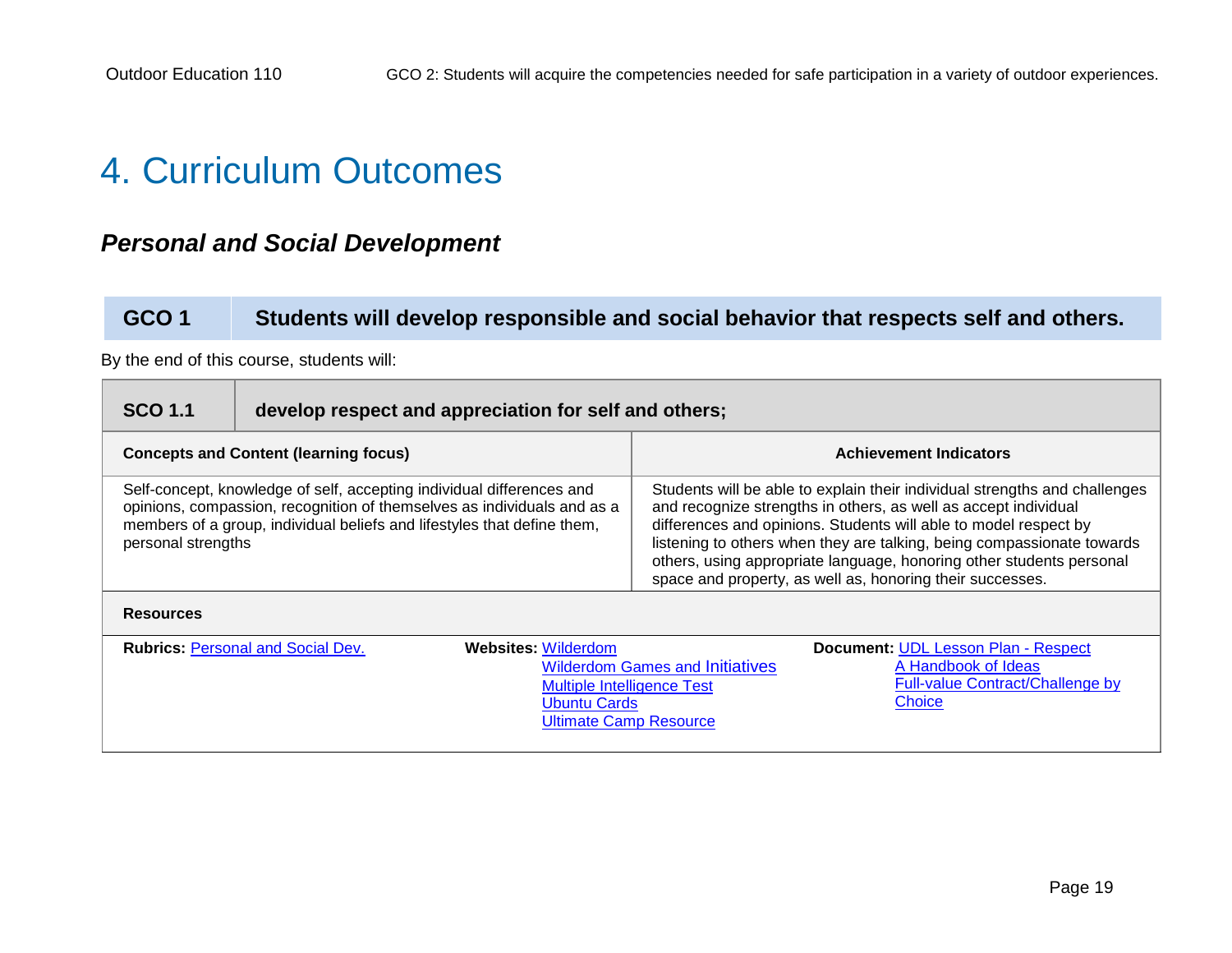$\overline{\mathbb{R}^n}$ 

| <b>SCO 1.2</b>                                                                                                                                         | apply effective communication skills in various situations, and;                                                           |                                                                                                                                                                                                                                                                                     |  |  |
|--------------------------------------------------------------------------------------------------------------------------------------------------------|----------------------------------------------------------------------------------------------------------------------------|-------------------------------------------------------------------------------------------------------------------------------------------------------------------------------------------------------------------------------------------------------------------------------------|--|--|
| <b>Concepts and Content</b>                                                                                                                            |                                                                                                                            | <b>Achievement Indicators</b>                                                                                                                                                                                                                                                       |  |  |
| Learn to listen (clarification and reflection skills), aware of other people's<br>emotions, empathy, encouragement, effects of communication on others |                                                                                                                            | Students will be able to listen attentively to others and relay what others<br>are saying. They will use encouraging words to support their peers.<br>Students will use non-verbal cues for communication. They will share<br>their opinion during debriefing following activities. |  |  |
| <b>Resources</b>                                                                                                                                       |                                                                                                                            |                                                                                                                                                                                                                                                                                     |  |  |
|                                                                                                                                                        | <b>Rubrics: Personal and Social Dev.</b><br><b>Websites: Roles in Groups</b><br><b>Ultimate Camp Resource</b><br>Wilderdom | <b>Document: UDL Lesson Plan Communication</b><br><b>Wilderdom Games and Initiatives</b>                                                                                                                                                                                            |  |  |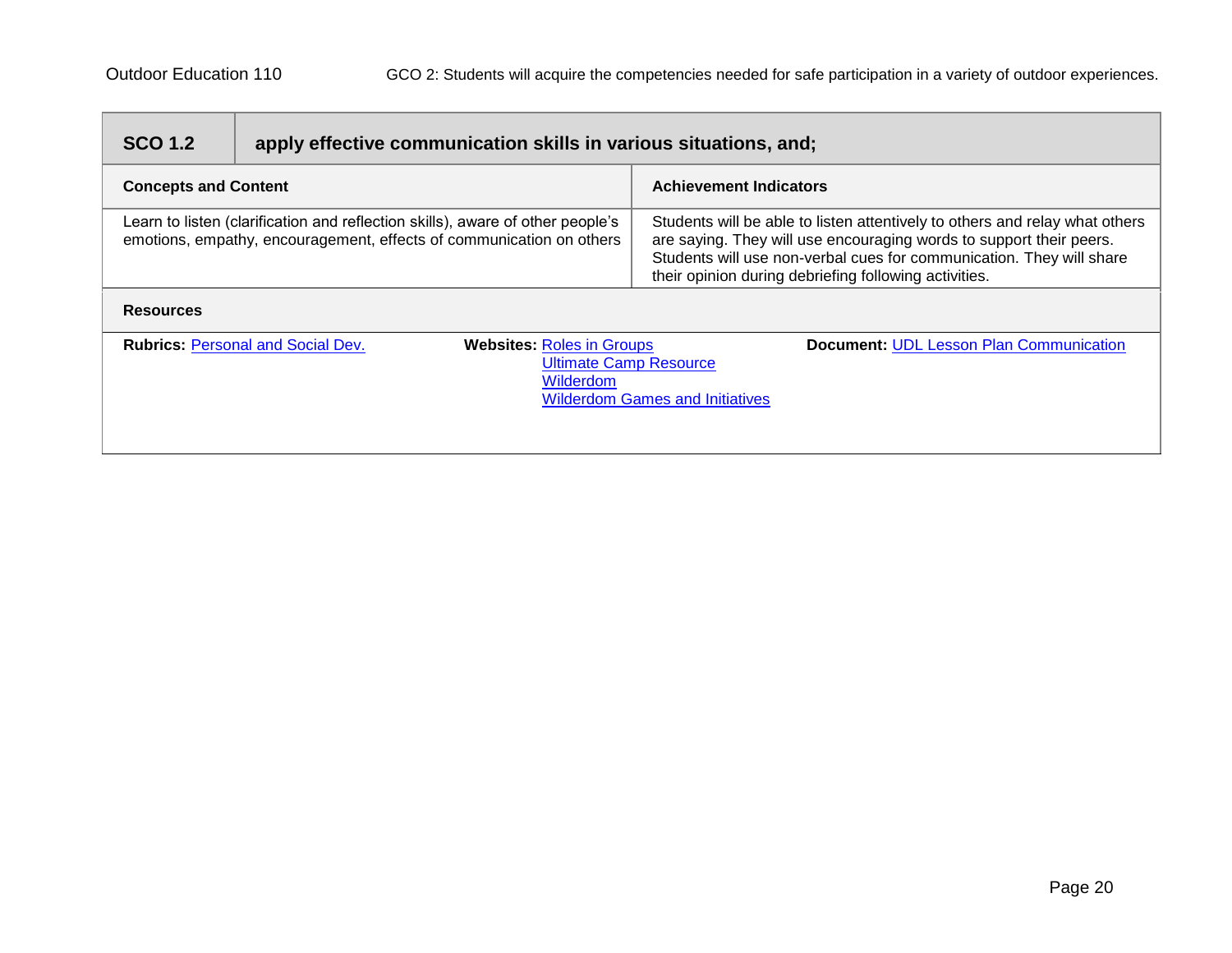the contract of the contract of the contract of

 $\overline{\mathbb{R}^n}$ 

| <b>SCO 1.3</b>                                                                                                                                                                                                                                                                                                                                                                                                                                                            | apply effective interpersonal and intrapersonal skills in group process.                                                          |                                                                                                                                                                                                                                                                                                                                                                                                                                                                                                                                                                                                            |  |  |
|---------------------------------------------------------------------------------------------------------------------------------------------------------------------------------------------------------------------------------------------------------------------------------------------------------------------------------------------------------------------------------------------------------------------------------------------------------------------------|-----------------------------------------------------------------------------------------------------------------------------------|------------------------------------------------------------------------------------------------------------------------------------------------------------------------------------------------------------------------------------------------------------------------------------------------------------------------------------------------------------------------------------------------------------------------------------------------------------------------------------------------------------------------------------------------------------------------------------------------------------|--|--|
| <b>Concepts and Content</b>                                                                                                                                                                                                                                                                                                                                                                                                                                               |                                                                                                                                   | <b>Achievement Indicators</b>                                                                                                                                                                                                                                                                                                                                                                                                                                                                                                                                                                              |  |  |
| Interpersonal Skills: team work (team player); problem solving, decision<br>making, cooperation, unselfishness, empathy, responsibility of actions<br>as members of a group; various roles within a group, acceptance,<br>engage with others, trust, following procedures, leaderships, conflict<br>resolution<br>Intrapersonal Skills: emotions and manage emotions, patience;<br>perseverance, creating a safe environment, trust, taking measured risks,<br>compassion |                                                                                                                                   | Students will be able to manage their emotions, stay calm and balanced<br>under challenging situations. They will also be able to manage conflict<br>with others. When working in groups they will be able to contribute to it<br>and also accept contribution from others. They will work together and<br>collaborate towards a common goal and assume various roles within a<br>group and follow directions in group settings. They will be able to trust<br>others with their physical, emotional and social safety and be trusted by<br>others. They will demonstrate leadership roles within a group. |  |  |
| <b>Resources</b>                                                                                                                                                                                                                                                                                                                                                                                                                                                          |                                                                                                                                   |                                                                                                                                                                                                                                                                                                                                                                                                                                                                                                                                                                                                            |  |  |
|                                                                                                                                                                                                                                                                                                                                                                                                                                                                           | <b>Websites: Skills You Need</b><br><b>Rubrics: Personal and Social Dev.</b><br><b>Ultimate Camp Resource</b><br>Wilderdom        | Document: UDL Lesson Plan Inter/Intra Pers<br><b>Skills</b><br><b>Wilderdom Games and Initiatives</b><br><b>Adventure Curriculum for PE</b>                                                                                                                                                                                                                                                                                                                                                                                                                                                                |  |  |
| <b>Relationships</b>                                                                                                                                                                                                                                                                                                                                                                                                                                                      | Video: Intrapersonal and Interpersonal<br><b>Assessment: Rubrics for Cooperative Games</b><br>Games<br>Games<br><b>Debriefing</b> | Resources: Initiative Games Book by Karl<br><b>Team Report Card Cooperative</b><br>Rohnke; Silver Bullets: A Revised<br>Guide to Initiative Problems,<br><b>Self-reflection for Cooperative</b><br><b>Adventure Games and Trust</b><br>Activities by Karl Rohnke; Cowstails<br><b>Sample Questions for</b><br>and Cobras II: A Guide to Games,<br>Initiatives, Ropes Courses and<br>Adventure Curriculum, by Karl<br>Rohnke; Quicksilver: Adventure<br>Games, Initiative Problems, Trust<br>Activities and a Guide to Effective<br>Leadership By Karl Rohnke and<br>Steve Butler                           |  |  |

 $\overline{\phantom{0}}$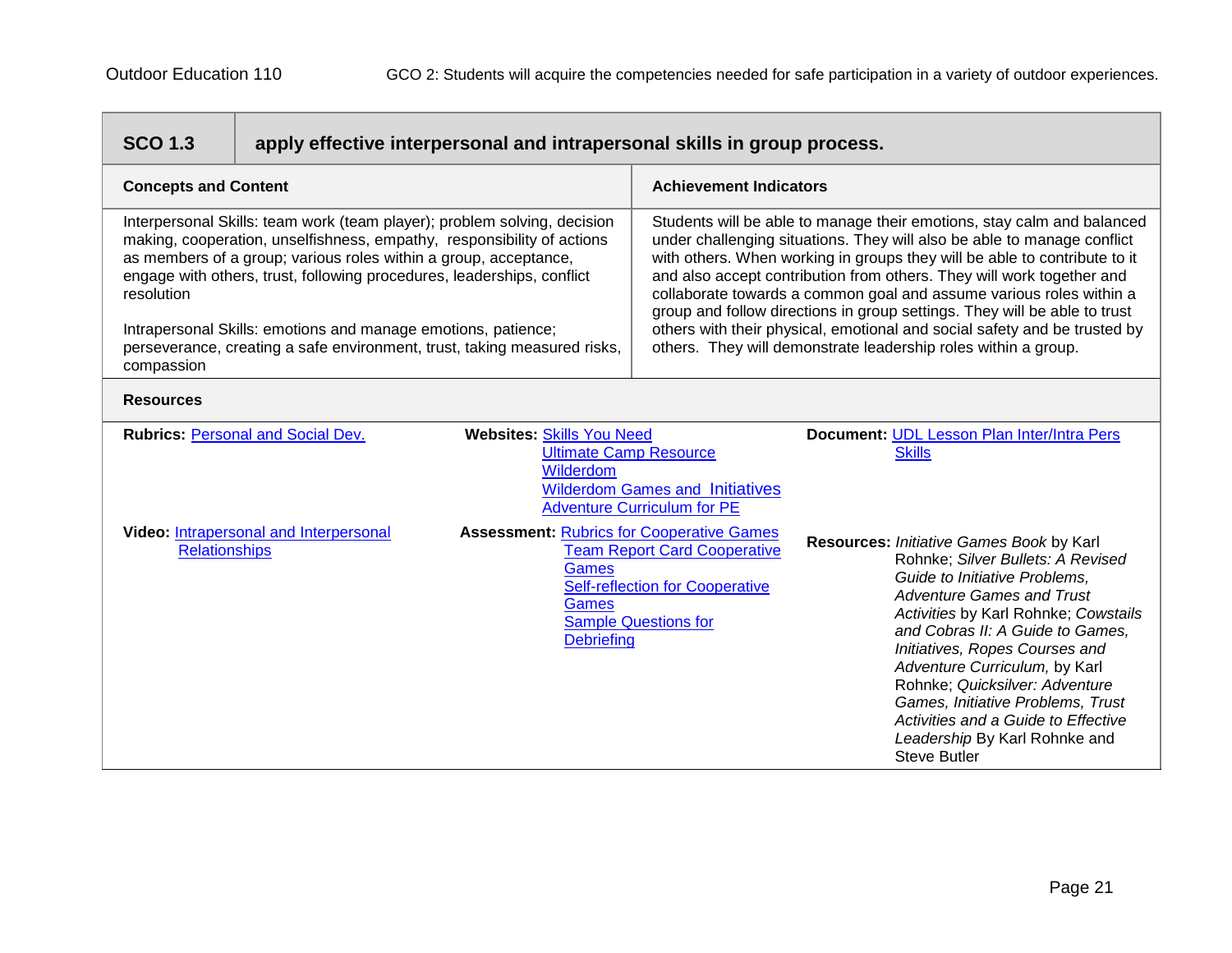П

# *Fundamental Skills*

# **GCO 2 Students will acquire the competencies needed for safe participation in a variety of outdoor experiences.**

By the end of this course, students will:

| <b>SCO 2.1</b>                                                                                                                                                                   | utilize navigation skills in different contexts;                              |                                                                                                                                                                                                                                                                                                                                                                                                                                                                                                                                                 |                                       |  |                                                                                                        |
|----------------------------------------------------------------------------------------------------------------------------------------------------------------------------------|-------------------------------------------------------------------------------|-------------------------------------------------------------------------------------------------------------------------------------------------------------------------------------------------------------------------------------------------------------------------------------------------------------------------------------------------------------------------------------------------------------------------------------------------------------------------------------------------------------------------------------------------|---------------------------------------|--|--------------------------------------------------------------------------------------------------------|
| <b>Concepts and Content</b>                                                                                                                                                      |                                                                               |                                                                                                                                                                                                                                                                                                                                                                                                                                                                                                                                                 | <b>Achievement Indicators</b>         |  |                                                                                                        |
| Map and compass, GPS, natural indicators (i.e.: sunrise, sunset,<br>prevailing winds, stars, moon, shadow stick method, footprint in the<br>snow, etc.); trip and route planning |                                                                               | Students will be able to interpret a variety of maps, use a compass<br>effectively and then utilize both together to successfully navigate their<br>way outdoors. They will be able to triangulate their position in a variety<br>of outdoor settings. They will also be able to use a GPS and list natural<br>indicators that could help them identify their location and which<br>directions they need to go. Using their navigation skills, maps and<br>compass, they will then be able to determine the best routes when<br>planning trips. |                                       |  |                                                                                                        |
| <b>Resources</b>                                                                                                                                                                 |                                                                               |                                                                                                                                                                                                                                                                                                                                                                                                                                                                                                                                                 |                                       |  |                                                                                                        |
| <b>Rubrics: Fundamental Skills</b>                                                                                                                                               |                                                                               | Websites: Toporama - Atlas of Canada<br><b>Orienteering NB</b><br>Geocaching<br><b>The Natural Navigator</b>                                                                                                                                                                                                                                                                                                                                                                                                                                    | <b>Orienteering Lesson Plans (BC)</b> |  | <b>Documents: UDL Lesson Plan Navigation</b>                                                           |
| on Purpose                                                                                                                                                                       | Videos: Map and Compass Skills - Survival<br><b>Orienteering Videos (USA)</b> |                                                                                                                                                                                                                                                                                                                                                                                                                                                                                                                                                 |                                       |  | <b>Resource:</b> GPS Outdoors: A practical guide for<br>outdoor enthusiasts by Russell<br><b>Helms</b> |
|                                                                                                                                                                                  | Myths of the Night Sky: Constellations                                        |                                                                                                                                                                                                                                                                                                                                                                                                                                                                                                                                                 |                                       |  | Map and Compass by Cliff Jacobson                                                                      |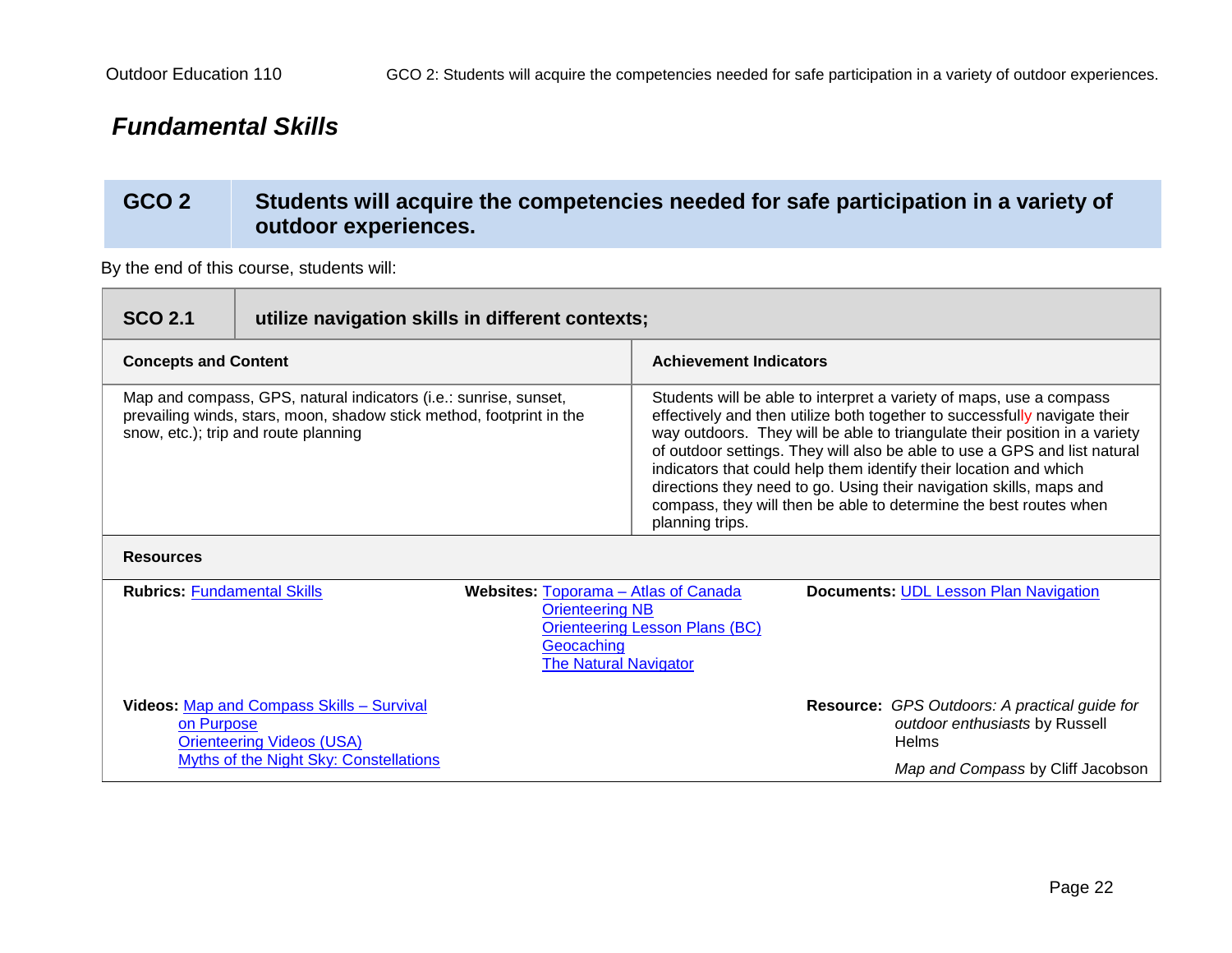| <b>SCO 2.2</b>                                                                                                                                                                                                                       | apply the necessary skills required for safe and comfortable participation in a variety of physical<br>activities, and;                                                              |                                                                                                                                                                                                                                                     |  |
|--------------------------------------------------------------------------------------------------------------------------------------------------------------------------------------------------------------------------------------|--------------------------------------------------------------------------------------------------------------------------------------------------------------------------------------|-----------------------------------------------------------------------------------------------------------------------------------------------------------------------------------------------------------------------------------------------------|--|
| <b>Concepts and Content</b>                                                                                                                                                                                                          |                                                                                                                                                                                      | <b>Achievement Indicators</b>                                                                                                                                                                                                                       |  |
| Knot tying, belaying, climbing activities (high ropes, rappelling, rock<br>climbing), water activities (swimming, kayak, canoe), winter activities<br>(skiing, snowshoeing), cycling, caving, backpacking, camping,<br>archery, etc. |                                                                                                                                                                                      | Students will be able to use appropriate and safe skills in various activities<br>and combine various technical skills in different wilderness activities.<br>Students will be able use proper technical language to ensure clear<br>communication. |  |
| <b>Resources</b>                                                                                                                                                                                                                     |                                                                                                                                                                                      |                                                                                                                                                                                                                                                     |  |
|                                                                                                                                                                                                                                      | <b>Rubrics: Fundamental Skills</b><br><b>Websites: Grog Animated Knots</b><br><b>Ancient Portage Trails</b>                                                                          | <b>Document: Safety Guidelines for Physical Education</b><br>in New Brunswick                                                                                                                                                                       |  |
| <b>More</b>                                                                                                                                                                                                                          | <b>Videos: Top Five Useful Knots for</b><br>Camping, Survival, Hiking and<br><b>Safety Guidelines for Physical</b><br><b>Education in New Brunswick E-</b><br><b>learning Module</b> | <b>Resources: 101 Step-By-Step Knots by Geoffrey</b><br><b>Budworth</b><br>Deck of Knots (cards) by Des Pawson<br>Knots for the Outdoors by Cliff<br>Jacobson                                                                                       |  |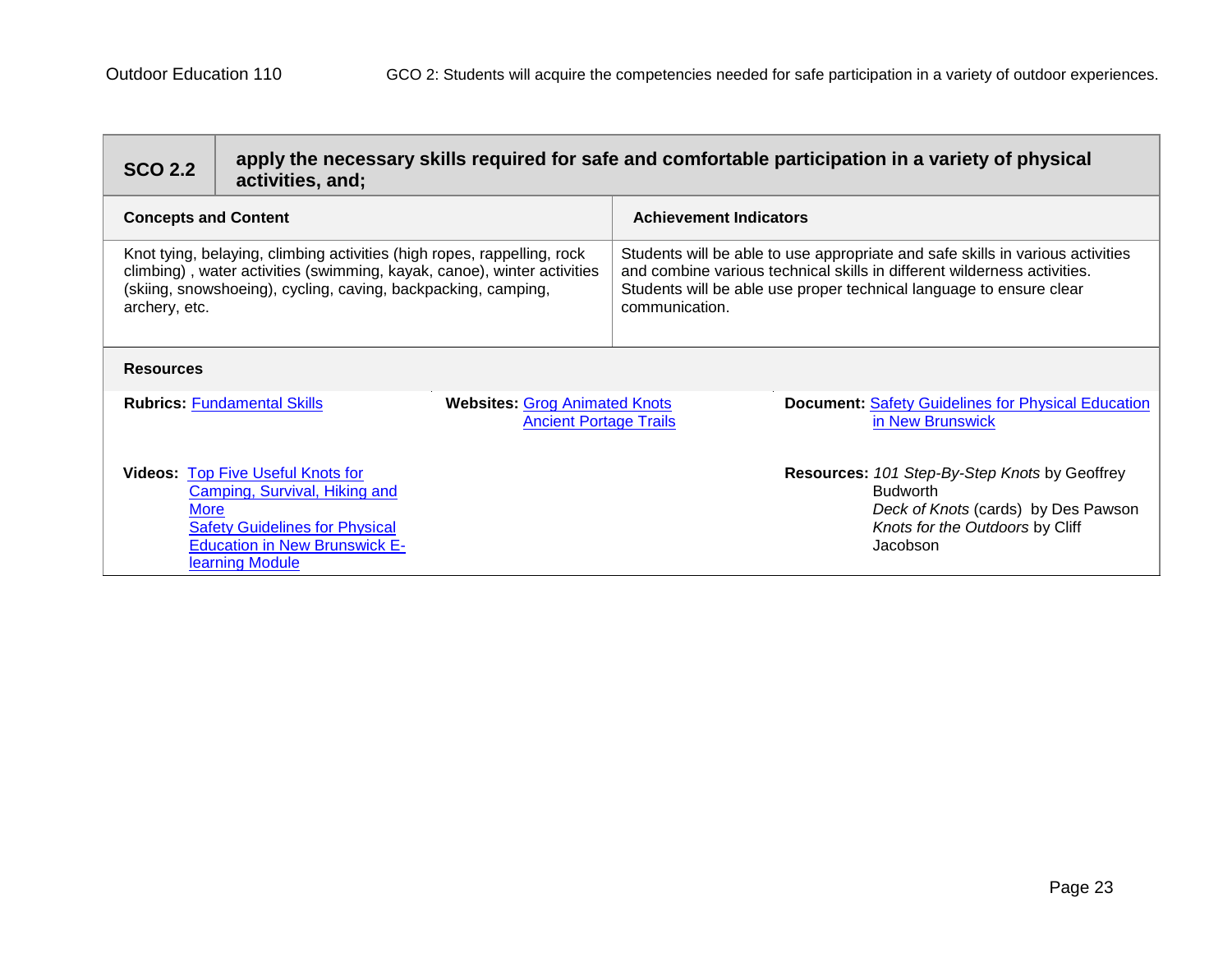| <b>SCO 2.3</b>                                                                                                                                                                                                                                                                                                                                                                                                                 | develop wilderness and survival skills.                                                                                                             |                                                                                                                                                                                                                                                                                                                                                                                                                                                                                                                                                                                                                                                                                                                                                                                                              |  |
|--------------------------------------------------------------------------------------------------------------------------------------------------------------------------------------------------------------------------------------------------------------------------------------------------------------------------------------------------------------------------------------------------------------------------------|-----------------------------------------------------------------------------------------------------------------------------------------------------|--------------------------------------------------------------------------------------------------------------------------------------------------------------------------------------------------------------------------------------------------------------------------------------------------------------------------------------------------------------------------------------------------------------------------------------------------------------------------------------------------------------------------------------------------------------------------------------------------------------------------------------------------------------------------------------------------------------------------------------------------------------------------------------------------------------|--|
| <b>Concepts and Content</b>                                                                                                                                                                                                                                                                                                                                                                                                    |                                                                                                                                                     | <b>Achievement Indicators</b>                                                                                                                                                                                                                                                                                                                                                                                                                                                                                                                                                                                                                                                                                                                                                                                |  |
| Trip and route planning, emergency planning, appropriate equipment<br>use (i.e. backpacks, tents, sleeping bags, saw, hatchets, etc.),<br>appropriate dress and footwear, healthy menu planning, food<br>preparation; outdoor cooking (camp stoves, fire, Dutch ovens),<br>fire starting, shelter building, first aid, water gathering, filtration and<br>purification, wild edibles, methods for being found and staying safe |                                                                                                                                                     | Students will be able to plan and prepare for a safe wilderness trip<br>including adapting to unpredictable events.<br>They will be able to assess appropriate equipment needed for various<br>wilderness activities. Students will be able to start a fire in various<br>situations using various methods and build a shelter respecting<br>environment factors. They will be able demonstrate a general<br>knowledge of basic first aid applicable to wilderness situations. Students<br>will be able to discuss ways of gathering, filtering and purifying water.<br>They will be able to identify various wild edibles and will also be able to<br>list various methods for being found and for staying safe if lost. In any<br>situation, they will be able to propose solutions to solve any problems. |  |
| <b>Resources</b>                                                                                                                                                                                                                                                                                                                                                                                                               |                                                                                                                                                     |                                                                                                                                                                                                                                                                                                                                                                                                                                                                                                                                                                                                                                                                                                                                                                                                              |  |
| <b>Rubrics: Fundamental Skills</b>                                                                                                                                                                                                                                                                                                                                                                                             | <b>Website: Survival Resources and Skills</b><br>(Canadian)<br><b>Edible Plants of NB</b><br><b>Basic Wilderness First Aid</b><br><b>Backpacker</b> | Document:                                                                                                                                                                                                                                                                                                                                                                                                                                                                                                                                                                                                                                                                                                                                                                                                    |  |
| Dr. Popsicle                                                                                                                                                                                                                                                                                                                                                                                                                   | <b>Video: Dutch Oven Cooking 101</b><br><b>Weekend Adventurer Canada</b><br><b>Camping with Wildlife</b>                                            | <b>Resource: The Ultimate Survival Manual -</b><br><b>Canadian Edition</b><br>Lodge CB101 Cookbook, Camp Dutch<br>Oven Cooking 101. Cooking Book -<br>Dutch Oven and Outdoor Cooking<br><b>Y2K Edition</b>                                                                                                                                                                                                                                                                                                                                                                                                                                                                                                                                                                                                   |  |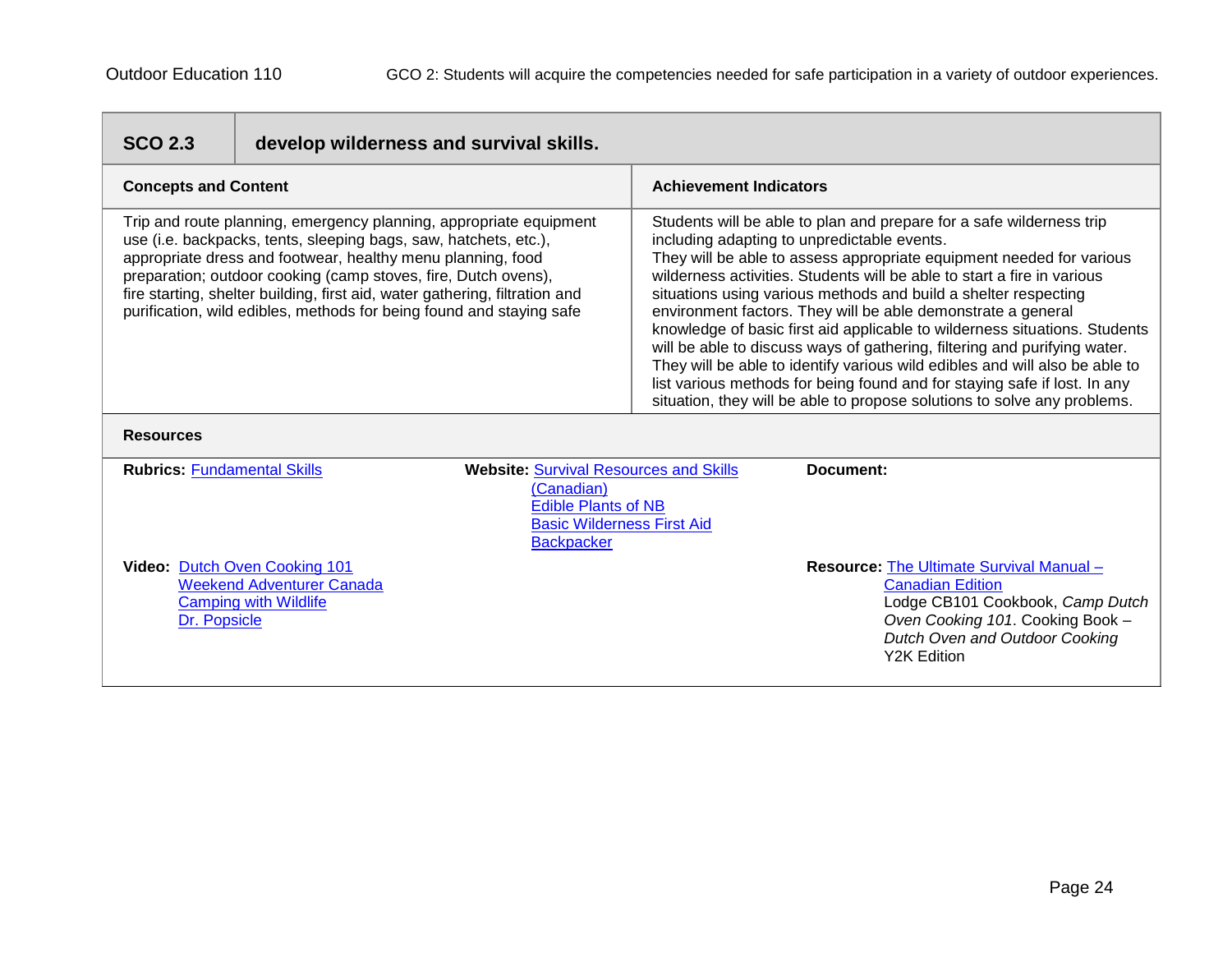# *Environmental Awareness*

# **GCO 3 Students will develop lifestyle strategies that foster connections with the natural world and ways to sustain it.**

By the end of this course, students will:

| <b>SCO 3.1</b>                                                                                                                                                                                                                                                                                                                                                                                                                                                                                                                                                                                          | demonstrate an awareness and appreciation of their natural surroundings, and; |                                                                                                                                                                                                                                                                                                                                                                                                                                  |  |
|---------------------------------------------------------------------------------------------------------------------------------------------------------------------------------------------------------------------------------------------------------------------------------------------------------------------------------------------------------------------------------------------------------------------------------------------------------------------------------------------------------------------------------------------------------------------------------------------------------|-------------------------------------------------------------------------------|----------------------------------------------------------------------------------------------------------------------------------------------------------------------------------------------------------------------------------------------------------------------------------------------------------------------------------------------------------------------------------------------------------------------------------|--|
| <b>Concepts and Content</b>                                                                                                                                                                                                                                                                                                                                                                                                                                                                                                                                                                             |                                                                               | <b>Achievement Indicators</b>                                                                                                                                                                                                                                                                                                                                                                                                    |  |
| Review natural cycles (water cycle, food chains, carbon cycle) in<br>practical settings; weather interpretations (scientifically and culturally);<br>wildlife and their habitats; stewardship, and; environmental ethics<br>Mindfulness, awareness and sensitivity of natural surroundings;<br>reflection on sounds, noises and patterns, and; human relationships with<br>nature; indicators of a healthy ecosystem (i.e.: presence of snails,<br>proper land development, fish diversity, water quality, healthy<br>watersheds, seagrass conditions, bank erosion, presence of woody<br>debris, etc.) |                                                                               | Students will be able to identify flora and fauna that are common in their<br>area. They will be able to make connections between weather<br>phenomena and their interpretations. They will be able to attend to<br>various stimuli in their environment. Students will be able to recognize<br>the importance of preserving their natural environment. Students will be<br>able to recognize indicators of a healthy ecosystem. |  |
| <b>Resources</b>                                                                                                                                                                                                                                                                                                                                                                                                                                                                                                                                                                                        |                                                                               |                                                                                                                                                                                                                                                                                                                                                                                                                                  |  |

**Rubrics:** [Environmental Awareness](https://collabe.nbed.nb.ca/sites/hpe/oe110/_layouts/15/WopiFrame.aspx?sourcedoc=/sites/hpe/oe110/Shared%20Documents/Rubrics/Rubrics%20Environmental%20Awareness.docx&action=default) **Websites:** Edible Plants of NB

[Native Animals of NB](http://www.canadiangeographic.ca/kids/animal-facts/animals.asp?region=nb) [The Rock Cycle](https://www.learner.org/interactives/rockcycle/diagram.html) [Interpreting Weather](http://outdoorleaderonline.org/content/olo/pagerend.php?chapID=19) [Weather Lore](http://www.naturalnavigator.com/the-library/weather-lore) [Four Directions Teachings](http://www.fourdirectionsteachings.com/resources.html) [Twelve Teachings of the Sacred](https://iyeshe.wordpress.com/2010/07/25/twelve-teachings-of-the-sacred-tree/)  **[Tree](https://iyeshe.wordpress.com/2010/07/25/twelve-teachings-of-the-sacred-tree/)** [Canadian Wildlife Federation](http://cwf-fcf.org/en/discover-wildlife/resources/) [The Hydrologic Cycle](http://www.ec.gc.ca/eau-water/default.asp?lang=En&n=23CEC266-1) [The Healing Power of Plants](http://www.virtualmuseum.ca/sgc-cms/expositions-exhibitions/plantes-plants/welcome.php)

**Documents:** [UDL Lesson Plan Food Chain](file://collabe.nbed.nb.ca@SSL/DavWWWRoot/sites/hpe/oe110/Shared%20Documents/UDL%20Sample%20Lesson%20Plans/SCO%203.1%20Food%20Chain.docx) [Medicine Wheel \(PPT\)](http://www.google.ca/url?sa=t&rct=j&q=&esrc=s&source=web&cd=9&cad=rja&uact=8&ved=0ahUKEwivsce5w47LAhWBtoMKHc7rBzMQFgg7MAg&url=http%3A%2F%2Fhrsbstaff.ednet.ns.ca%2Fapatterso%2FThe%2520Medicine%2520Wheel.ppt&usg=AFQjCNECAW4UKSS9O5Ma3jXR-iXsOcNlbg&sig2=EYjDoZbjk5I6iZeJtWvIUQ) [What Wetlands do for you \(PDF\)](http://www.davidsuzuki.org/publications/downloads/2012/About%20Wetlands%20-%20for%20screen.pdf) [The Science of the Challenge –](http://www.davidsuzuki.org/publications/downloads/2003/ChallengeScience.pdf) 10 [Top Ways to Conserve Nature,](http://www.davidsuzuki.org/publications/downloads/2003/ChallengeScience.pdf)  [David Suzuki \(PDF\)](http://www.davidsuzuki.org/publications/downloads/2003/ChallengeScience.pdf) [Connecting Canadians with Nature](http://www.parks-parcs.ca/english/ConnectingCanadians-English_web.pdf)  [\(PDF\)](http://www.parks-parcs.ca/english/ConnectingCanadians-English_web.pdf)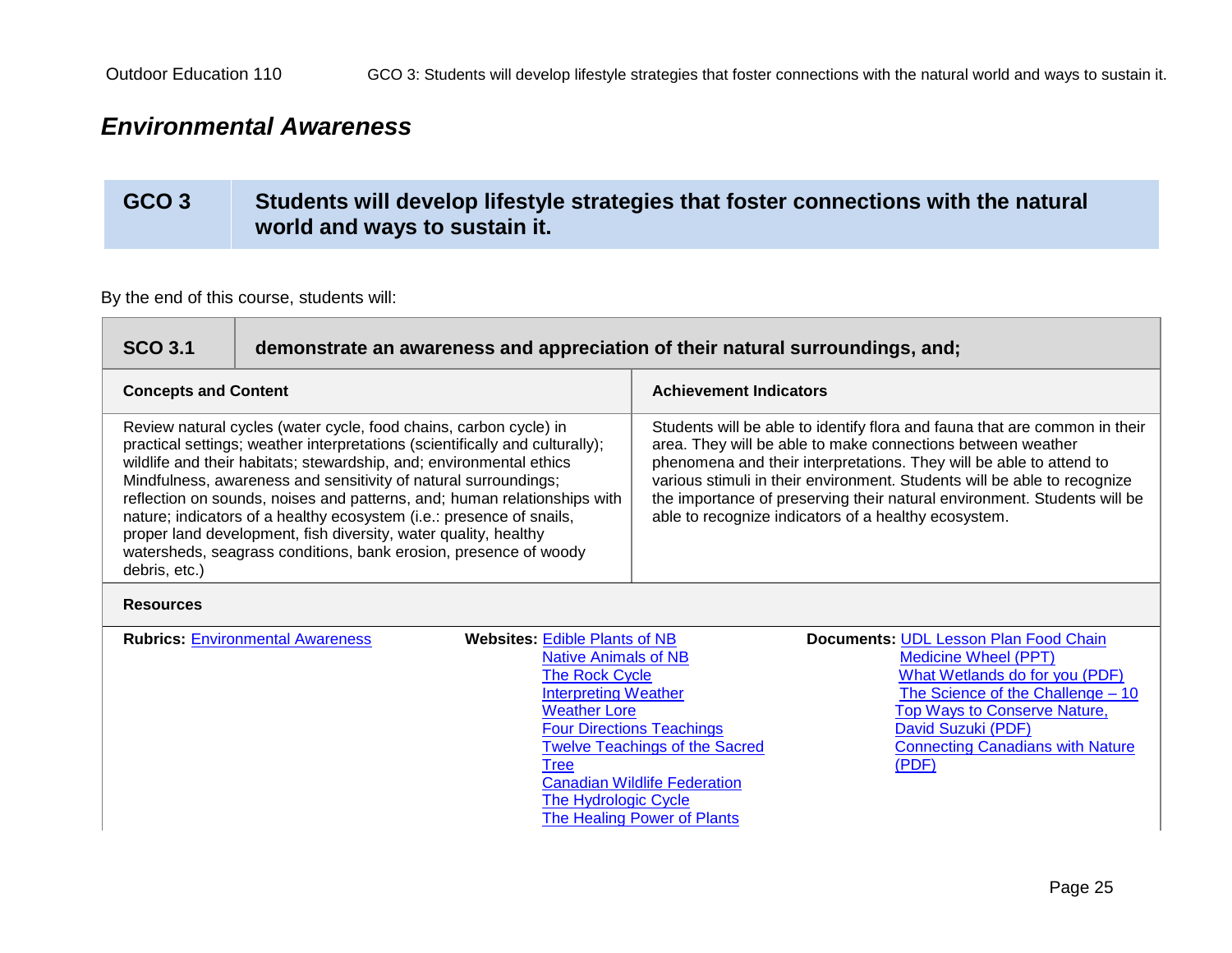|                                                                                                                                                                                                | Indigenous Knowledge &<br><b>Sustainability</b>                                                                                                                       |                                                                                                                                                                                |
|------------------------------------------------------------------------------------------------------------------------------------------------------------------------------------------------|-----------------------------------------------------------------------------------------------------------------------------------------------------------------------|--------------------------------------------------------------------------------------------------------------------------------------------------------------------------------|
| <b>Video: Earth's Water Cycle</b><br><b>Under One Sky (IFAW)</b><br>5 Human Impacts on the Environment<br><b>Four Directions Teachings</b><br>Down2Earth Tsleil Waututh Nation<br>Land & Water | <b>Apps: Project Noah</b><br><b>iNaturalist</b><br>Scats & Tracks of North America<br>iBird Lite<br>Leaf Snap<br>Florafolio<br><b>TreeBook</b><br><b>ExploreEcoNB</b> | <b>Resource: Hiking Trails of New Brunswick 3rd</b><br>edition by Marianne Eiselt & H.A.<br>Eiselt<br>Connecting With Nature: A Naturalist's<br>Perspective by Robert Stebbins |

| <b>SCO 3.2</b>                                                                                                                                                                                                                                     | apply strategies for sustainability in our natural world.                                                                                      |                                                                                                                                                                                                                                                                                 |  |            |  |
|----------------------------------------------------------------------------------------------------------------------------------------------------------------------------------------------------------------------------------------------------|------------------------------------------------------------------------------------------------------------------------------------------------|---------------------------------------------------------------------------------------------------------------------------------------------------------------------------------------------------------------------------------------------------------------------------------|--|------------|--|
| <b>Concepts and Content</b>                                                                                                                                                                                                                        |                                                                                                                                                | <b>Achievement Indicators</b>                                                                                                                                                                                                                                                   |  |            |  |
| Understanding and practicing principles of leave no trace (preservation<br>and protection of the environment)                                                                                                                                      |                                                                                                                                                | Students will be able distinguish between appropriate and inappropriate<br>practices that support the principles of leave no trace. They will<br>demonstrate care for their environment through their own action and<br>putting into practice the principles of leave no trace. |  |            |  |
| <b>Resources</b>                                                                                                                                                                                                                                   |                                                                                                                                                |                                                                                                                                                                                                                                                                                 |  |            |  |
| <b>Rubrics: Environmental Awareness</b><br><b>Documents:</b> Leave No Trace 7 Principles (PDF<br><b>Websites: Leave No Trace (Canada)</b><br>Leave No Trace (International)<br>Poster)<br>Leave No Trace (NOLS)<br><b>Resources for Rethinking</b> |                                                                                                                                                |                                                                                                                                                                                                                                                                                 |  |            |  |
|                                                                                                                                                                                                                                                    | <b>Videos: Leave No Trace: 7 Principles</b><br>The Story of Solutions (USA)<br>The Story of Bottled Water (USA)<br>This Land is Our Land (USA) |                                                                                                                                                                                                                                                                                 |  | Resources: |  |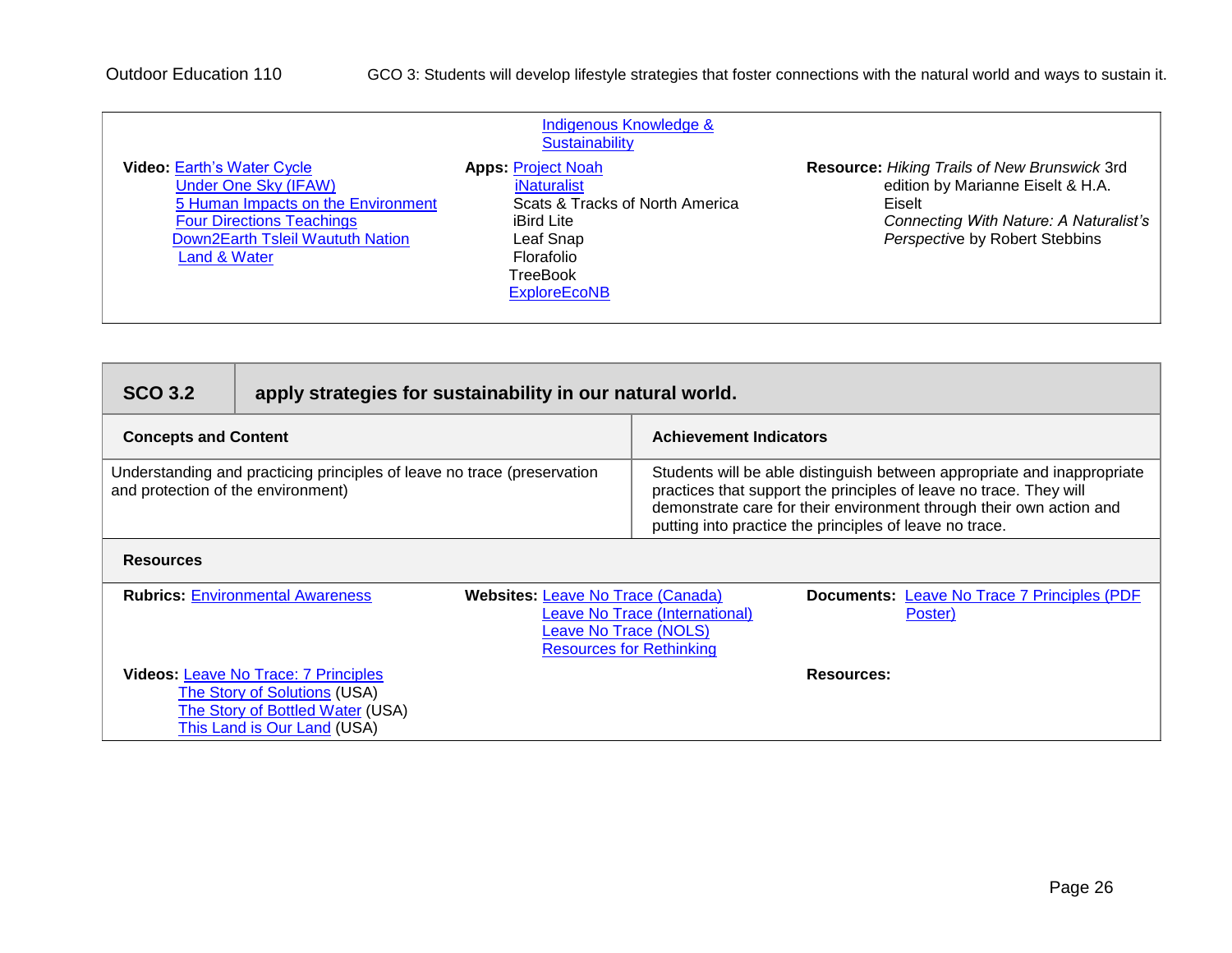# *Wellness*

# **GCO 4 Students will engage in the development of their wellbeing and the wellbeing of others through exploration and learning in the outdoors.**

By the end of this course, students will:

| <b>SCO 4.1</b>                                                                                               | value the natural world for its varied health benefits;     |                                                                                                                                                                                                                                                                                                                                                                                                                                                                                           |  |
|--------------------------------------------------------------------------------------------------------------|-------------------------------------------------------------|-------------------------------------------------------------------------------------------------------------------------------------------------------------------------------------------------------------------------------------------------------------------------------------------------------------------------------------------------------------------------------------------------------------------------------------------------------------------------------------------|--|
| <b>Concepts and Content</b>                                                                                  |                                                             | <b>Achievement Indicators</b>                                                                                                                                                                                                                                                                                                                                                                                                                                                             |  |
| Dimensions of Wellness: physical, social, environmental, emotional,<br>intellectual, occupational, spiritual |                                                             | Students will be able to develop their overall well-being by participating<br>in a variety of outdoor activities and explain two to three benefits gained<br>from each dimension of wellness. They will be able to share with others<br>their experiences and the many health benefits gained from outdoor<br>activities, as well as, influence them in choosing to connect with the<br>outdoors. Students will be able to engage in outdoor activities during<br>their own leisure time. |  |
| <b>Resources</b>                                                                                             |                                                             |                                                                                                                                                                                                                                                                                                                                                                                                                                                                                           |  |
| <b>Rubrics: Wellness</b>                                                                                     |                                                             | <b>Websites: Canadian Wildlife Federation</b><br><b>Documents: NB Wellness Strategy</b><br>This is Your Brain on Nature (For<br><b>Reconnecting Children through</b><br><b>Outdoor Education (PDF)</b><br>teachers only)<br><b>COEO</b> - The Council of Outdoor<br><b>Educators of Ontario</b>                                                                                                                                                                                           |  |
| Videos: Nature RX Part 1                                                                                     | This is Your Brain on Nature<br><b>Outdoor Education is</b> | <b>Resources:</b>                                                                                                                                                                                                                                                                                                                                                                                                                                                                         |  |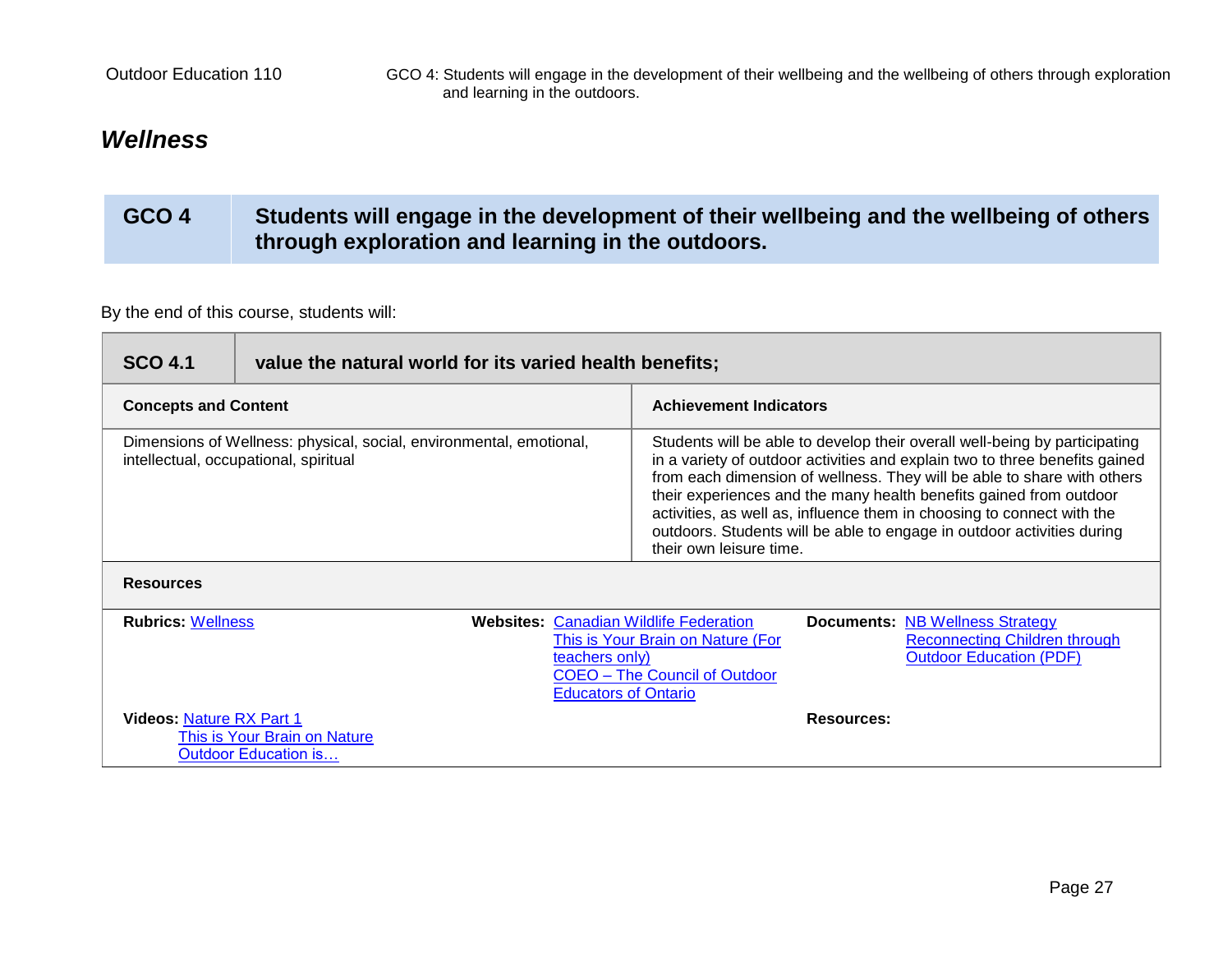Outdoor Education 110 GCO 4: Students will engage in the development of their wellbeing and the wellbeing of others through exploration and learning in the outdoors.

| <b>SCO 4.2</b>                                                                       | develop perseverance and resiliency, and;    |                                                                                                                                                                                                                                                                                                                                                                                                                                                                                                               |  |
|--------------------------------------------------------------------------------------|----------------------------------------------|---------------------------------------------------------------------------------------------------------------------------------------------------------------------------------------------------------------------------------------------------------------------------------------------------------------------------------------------------------------------------------------------------------------------------------------------------------------------------------------------------------------|--|
| <b>Concepts and Content</b>                                                          |                                              | <b>Achievement Indicators</b>                                                                                                                                                                                                                                                                                                                                                                                                                                                                                 |  |
| Importance of being physical and mentally fit, managing emotions<br><b>Resources</b> |                                              | Students will be able to use strategies to manage stressful situations.<br>They will demonstrate perseverance when accomplishing certain<br>challenges. They will be able to talk openly about their successes and<br>failures and will be able to modify their behaviors to overcome future<br>challenges. Students will be able to identify S.M.A.R.T. goals to<br>successfully meet challenges. Students will also be able to relate the<br>importance of physical fitness to specific outdoor activities. |  |
| <b>Rubrics: Wellness</b>                                                             |                                              | <b>Documents: Mental Fitness (PDF)</b>                                                                                                                                                                                                                                                                                                                                                                                                                                                                        |  |
|                                                                                      | <b>Websites: Grit and Resilience (Prezi)</b> | Mental Fitness Portrait - CAR (PDF)<br><b>Medicine Wheel (PPT)</b>                                                                                                                                                                                                                                                                                                                                                                                                                                            |  |
| <b>Videos: Never Give Up!</b>                                                        |                                              | <b>Resources:</b>                                                                                                                                                                                                                                                                                                                                                                                                                                                                                             |  |
| <b>Trail Angel</b>                                                                   | <b>Famous Failures</b>                       |                                                                                                                                                                                                                                                                                                                                                                                                                                                                                                               |  |
|                                                                                      | The Pleasure and the Pain                    |                                                                                                                                                                                                                                                                                                                                                                                                                                                                                                               |  |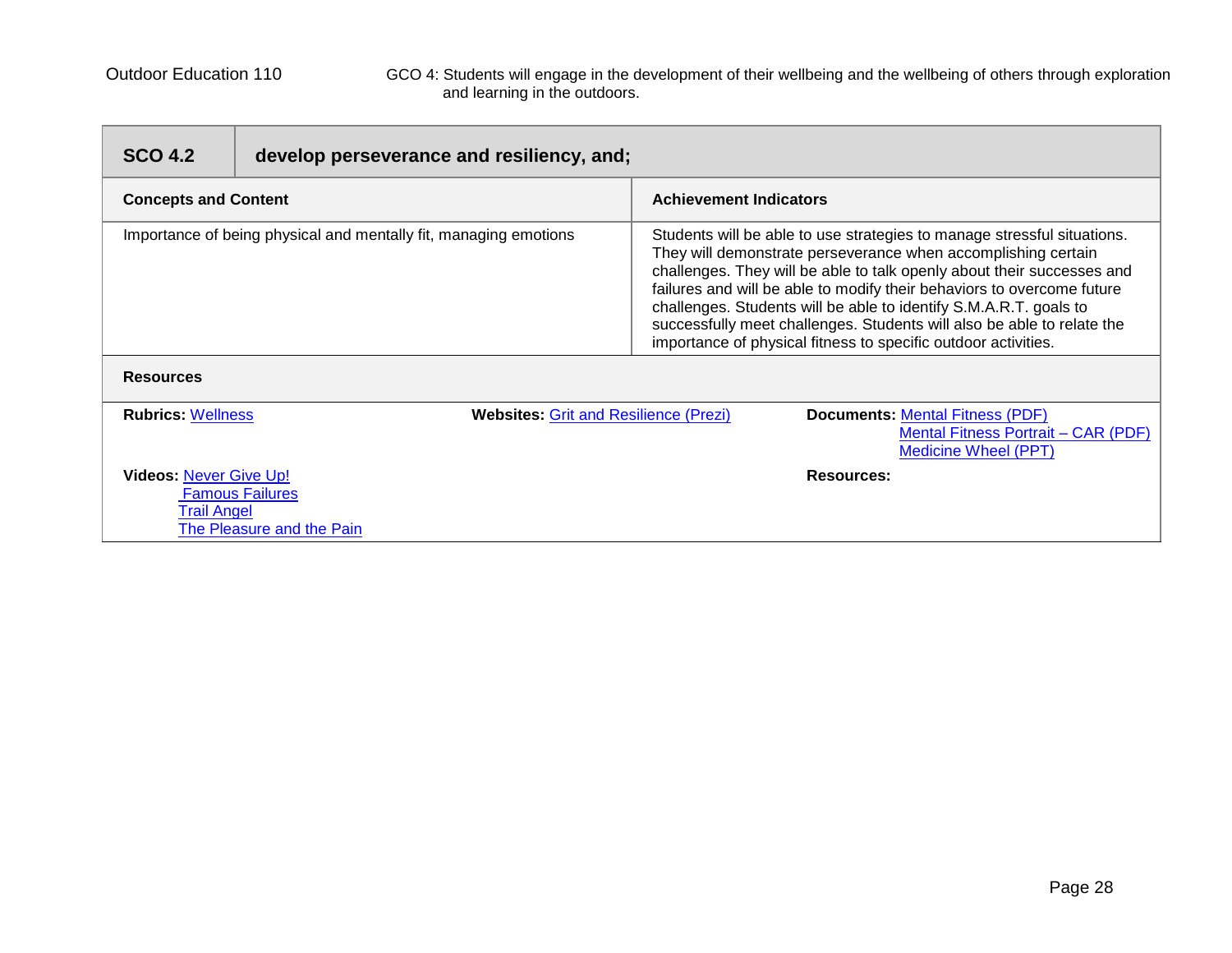Outdoor Education 110 GCO 4: Students will engage in the development of their wellbeing and the wellbeing of others through exploration and learning in the outdoors.

| <b>SCO 4.3</b>                                                                                                                                                      | assess risk in relation to personal skills and abilities. |                                                                                                                                                                                                                                                                                                                                                  |  |  |
|---------------------------------------------------------------------------------------------------------------------------------------------------------------------|-----------------------------------------------------------|--------------------------------------------------------------------------------------------------------------------------------------------------------------------------------------------------------------------------------------------------------------------------------------------------------------------------------------------------|--|--|
| <b>Concepts and Content</b>                                                                                                                                         |                                                           | <b>Achievement Indicators</b>                                                                                                                                                                                                                                                                                                                    |  |  |
| Challenge by choice; challenge circle (comfort zone; stretch/learning<br>zone; panic zone)<br>Controlled risk and uncontrolled risk; perceived risk and actual risk |                                                           | Students will be able select appropriate challenges in their<br>stretch/learning zone based on their skills and knowledge.<br>They will be able to recognize signs of individuals in uncomfortable<br>situations who have gone beyond their stretch/learning zone. Students<br>will be able to evaluate a situation to determine its risk level. |  |  |
| <b>Resources</b>                                                                                                                                                    |                                                           |                                                                                                                                                                                                                                                                                                                                                  |  |  |
| <b>Rubrics: Wellness</b>                                                                                                                                            | <b>Website: Challenge by Choice</b>                       | Documents:                                                                                                                                                                                                                                                                                                                                       |  |  |
| Videos:                                                                                                                                                             |                                                           | <b>Resources:</b>                                                                                                                                                                                                                                                                                                                                |  |  |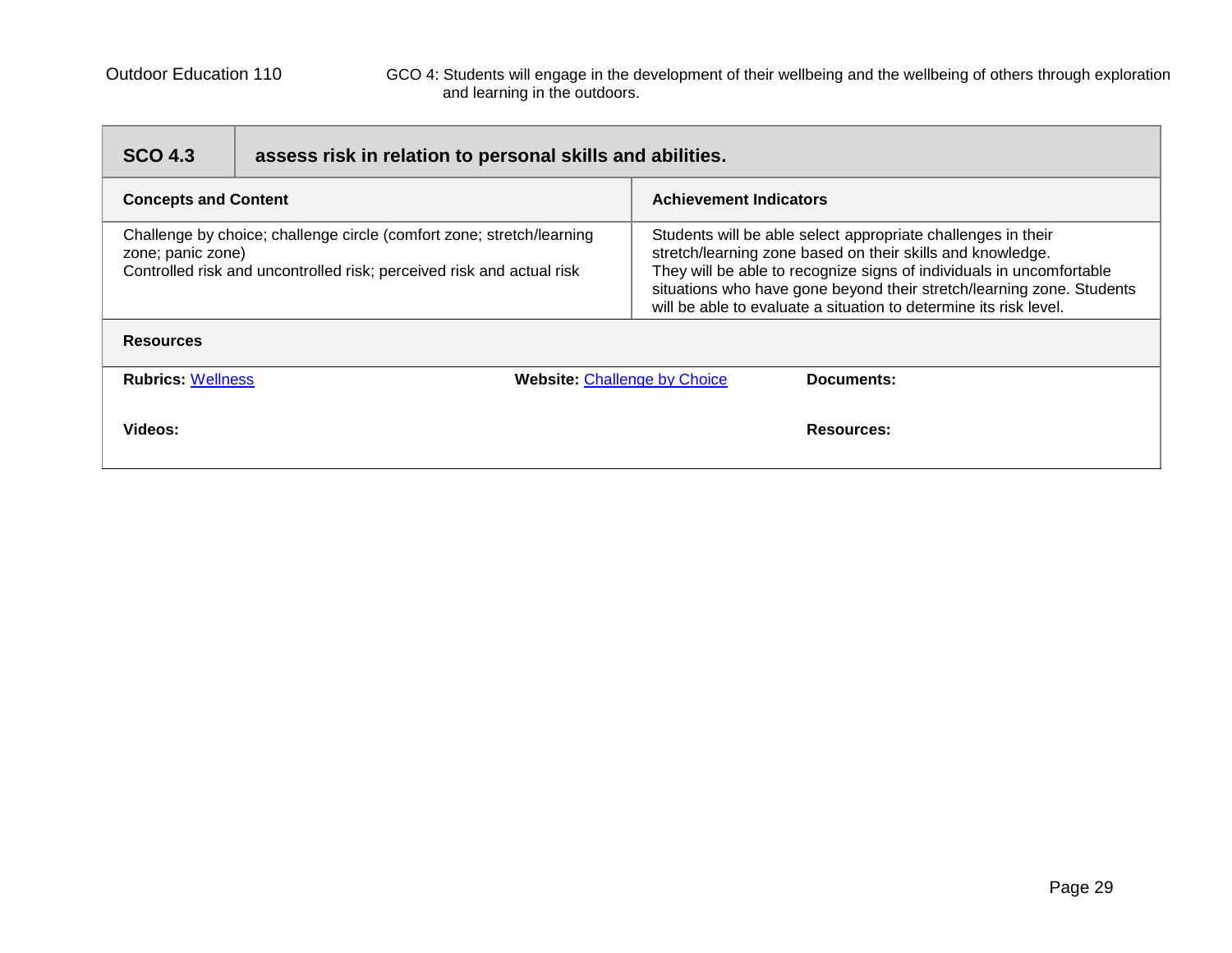# <span id="page-29-0"></span>5. Bibliography

# <span id="page-29-1"></span>**Common Content**

#### CAST<http://www.cast.org/>

Atlantic Provinces Education Foundation (2015). The Atlantic Canada Framework for Essential Graduation Learnings in **Schools** 

Nelson, Louis Lord (2014). Design and Deliver: Planning and Teaching Using Universal Design for Learning. 1st Edition, Paul H. Brooks Publishing Co.

## <span id="page-29-2"></span>**Subject Specific**

A Framework for Environmental Learning and Sustainability in Canada, (2002). Government of Canada. Retrieved from [http://www.emsb.qc.ca/en/Greenplan/pages/resources/pdf/govDocs/EnvironCda\\_Framework.pdf](http://www.emsb.qc.ca/en/Greenplan/pages/resources/pdf/govDocs/EnvironCda_Framework.pdf)

Alberta Education,(1990). Environmental and Outdoor Education, Alberta Canada

Association of Fish and Wildlife Agencies' North American Conservation Education Strategy, (2010). The North American Conservation Education Strategy: Benefits of Outdoor Skills to Health, Leaning and Lifestyle: A literature Review. Retrieved from<http://www.fishwildlife.org/files/ConEd-Benefit-of-Outdoor-Skills-LiteratureReview.pdf>

Cottrell, Stuart and Raadik Cottrel, Jan (2012). Benefits of Outdoor Skills to Health, Learning and Lifestyle: Literature Review. Retrieved from<https://warnercnr.colostate.edu/docs/hdnr/hdfw/2012/Working%20with%20the%20Public/Stuart%20Cottrell.pdf>

Chase, Daniel L. (2015). Does Challenge by Choice Increase Participation? Journal of Experiential Education 38 (2). Retrieved from [http://web.b.ebscohost](http://web.b.ebscohost.com/ehost/pdfviewer/pdfviewer?sid=2019a066-bcb7-4d3e-82ff-10ffff299e00%40sessionmgr114&vid=7&hid=101) 

Government of Western Australia School Curriculum and Standards Authority, (2013). Outdoor Education, General Course Year 12 Syllabus. Retrieved from http://wace1516.scsa.wa.edu.au/ data/assets/pdf file/0017/10097/Outdoor-Education Y12 Syllabus General PDF.pdf

McKenzie, Marcia D. (2000). How are Adventure Education Program Outcomes Achieved? A review of the literature. Australian Journal of Outdoor Education, 5 (1). Retrieved from<http://wilderdom.com/pdf/McKenzie2000AJOEVol5No1.pdf>

Neill, J.T., & Dias, K.L. (2001). Adventure Education and Resilience: The Double-Edged Sword. *Journal of Adventure Education and Outdoor Learning*, 1 (2), 35-42. Retrieved from [http://wilderdom.com](http://wilderdom.com/)

New Brunswick Department of Education (1995). Outdoor Pursuits 110